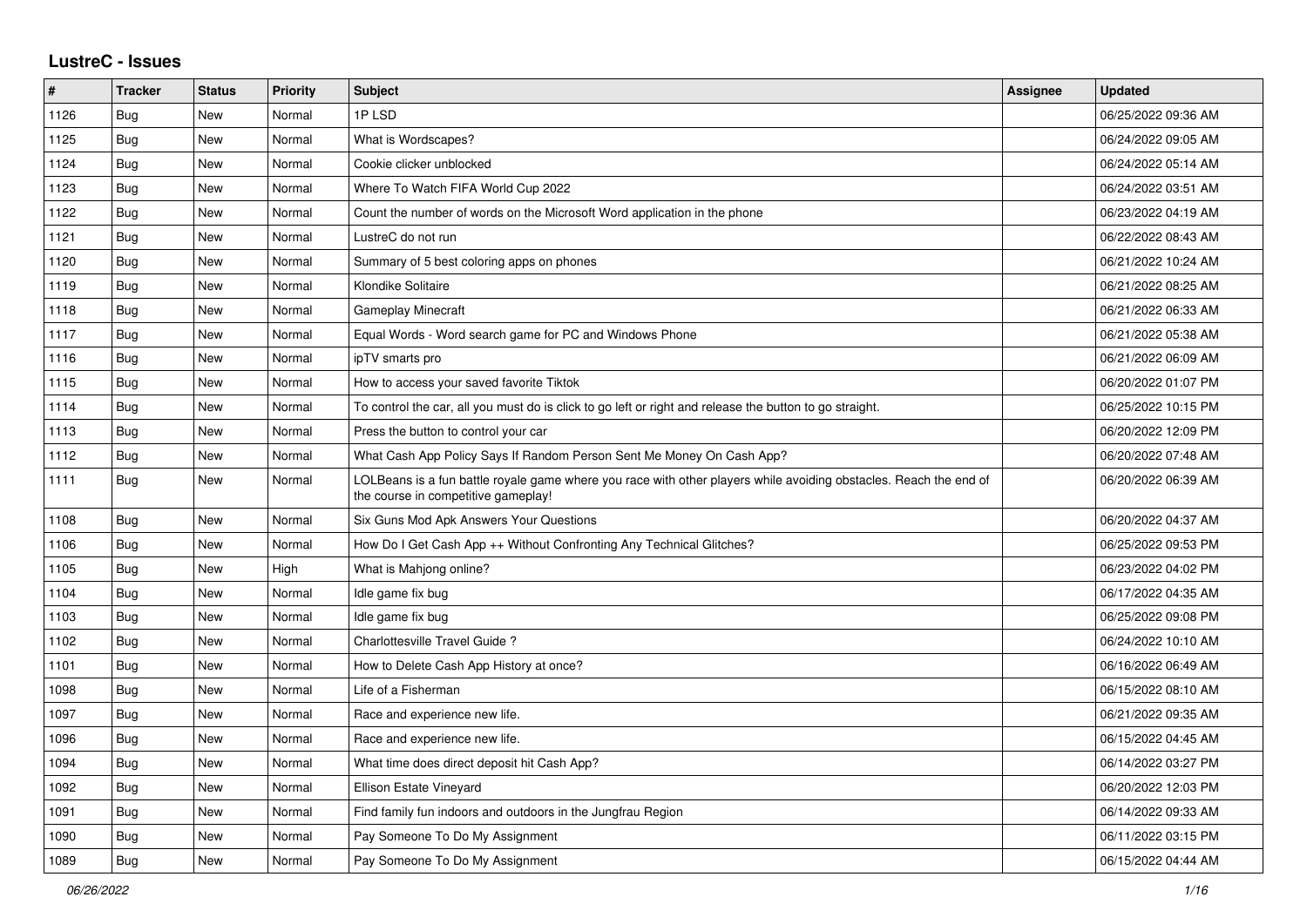| $\vert$ # | <b>Tracker</b> | <b>Status</b> | Priority | Subject                                                                  | <b>Assignee</b> | <b>Updated</b>      |
|-----------|----------------|---------------|----------|--------------------------------------------------------------------------|-----------------|---------------------|
| 1087      | <b>Bug</b>     | New           | Normal   | How do new writers start out?                                            |                 | 06/10/2022 03:25 PM |
| 1084      | Bug            | New           | Normal   | <b>Trippie Redd</b>                                                      |                 | 06/11/2022 09:05 AM |
| 1083      | Bug            | New           | Normal   | coin base review                                                         |                 | 06/11/2022 09:13 AM |
| 1082      | <b>Bug</b>     | New           | Normal   | Reset chime bank password without phone number                           |                 | 06/15/2022 11:56 AM |
| 1080      | <b>Bug</b>     | <b>New</b>    | Normal   | How to use Math Wallet   Nexo wallet   CoinTiger Exchange                |                 | 06/15/2022 11:56 AM |
| 1079      | <b>Bug</b>     | New           | Normal   | How to get cheap psychology assignment?                                  |                 | 06/15/2022 06:00 AM |
| 1078      | <b>Bug</b>     | New           | Normal   | What Bank Is Cash App On Plaid? Find Clarity And Assistance              |                 | 06/15/2022 11:56 AM |
| 1077      | <b>Bug</b>     | New           | Normal   | Les excellentes façons d'utiliser ces images                             |                 | 06/25/2022 03:19 PM |
| 1076      | <b>Bug</b>     | New           | Normal   | DedicatedHosting4u                                                       |                 | 06/11/2022 09:15 AM |
| 1073      | Bug            | New           | Normal   | Cricut Design Space                                                      |                 | 06/07/2022 09:34 PM |
| 1072      | <b>Bug</b>     | New           | Normal   | ij.start canon                                                           |                 | 06/21/2022 06:56 PM |
| 1071      | <b>Bug</b>     | New           | Normal   | Cinema HD Review - Cinemahdv2.net                                        |                 | 06/21/2022 06:54 PM |
| 1069      | Bug            | New           | Normal   | how to get cash app support phone number 24*7 available                  |                 | 06/21/2022 08:36 PM |
| 1068      | <b>Bug</b>     | New           | Normal   | 123.hp.com/laserjet                                                      |                 | 05/31/2022 12:22 PM |
| 1067      | <b>Bug</b>     | New           | Normal   | Cricut.com/setup                                                         |                 | 05/31/2022 12:19 PM |
| 1065      | <b>Bug</b>     | New           | Normal   | The top foreign language training game in 2022                           |                 | 06/07/2022 04:05 AM |
| 1063      | <b>Bug</b>     | New           | Normal   | 123.hp.com/laserjet                                                      |                 | 05/28/2022 12:27 PM |
| 1062      | <b>Bug</b>     | New           | Normal   | Cricut.com/setup                                                         |                 | 05/28/2022 12:26 PM |
| 1061      | <b>Bug</b>     | New           | Normal   | Cricut.com/setup                                                         |                 | 05/28/2022 12:24 PM |
| 1060      | <b>Bug</b>     | New           | Normal   | How to Use Panda Helper to Speed Up Your iOS                             |                 | 05/28/2022 09:12 AM |
| 1059      | <b>Bug</b>     | New           | Normal   | 123.hp.com/laserjet                                                      |                 | 05/28/2022 08:29 AM |
| 1058      | <b>Bug</b>     | New           | Normal   | Cricut.com/setup                                                         |                 | 05/28/2022 08:28 AM |
| 1057      | Bug            | <b>New</b>    | Normal   | <b>CCPlay Education Edition APK</b>                                      |                 | 06/07/2022 04:07 AM |
| 1053      | Bug            | New           | Normal   | Game Geometry Dash                                                       |                 | 05/26/2022 11:30 AM |
| 1052      | <b>Bug</b>     | New           | Normal   | Build Now GG is a new battle royale game.                                |                 | 05/26/2022 04:24 AM |
| 1051      | <b>Bug</b>     | New           | Normal   | Dental Supplies USA                                                      |                 | 06/11/2022 09:20 PM |
| 1048      | <b>Bug</b>     | New           | Normal   | So zeigen Sie ein Instagram-Profilbild an und vergrößern es              |                 | 05/25/2022 06:56 AM |
| 1046      | <b>Bug</b>     | New           | Normal   | 123.hp.com/laserjet                                                      |                 | 05/24/2022 10:46 AM |
| 1045      | <b>Bug</b>     | New           | Normal   | Cricut.com/setup                                                         |                 | 05/24/2022 10:45 AM |
| 1044      | <b>Bug</b>     | New           | Normal   | Can I Disapprove If Random Person Sent Me Money On Cash App?             |                 | 05/26/2022 03:51 PM |
| 1043      | Bug            | New           | Normal   | What Is The Right Way To Troubleshoot Cash App Transfer Failed Problems? |                 | 05/25/2022 01:16 PM |
| 1042      | <b>Bug</b>     | New           | Normal   | How to set up direct deposit on cash app?                                |                 | 05/25/2022 01:17 PM |
| 1041      | Bug            | New           | Normal   | Count words in Word on the computer                                      |                 | 05/27/2022 02:16 PM |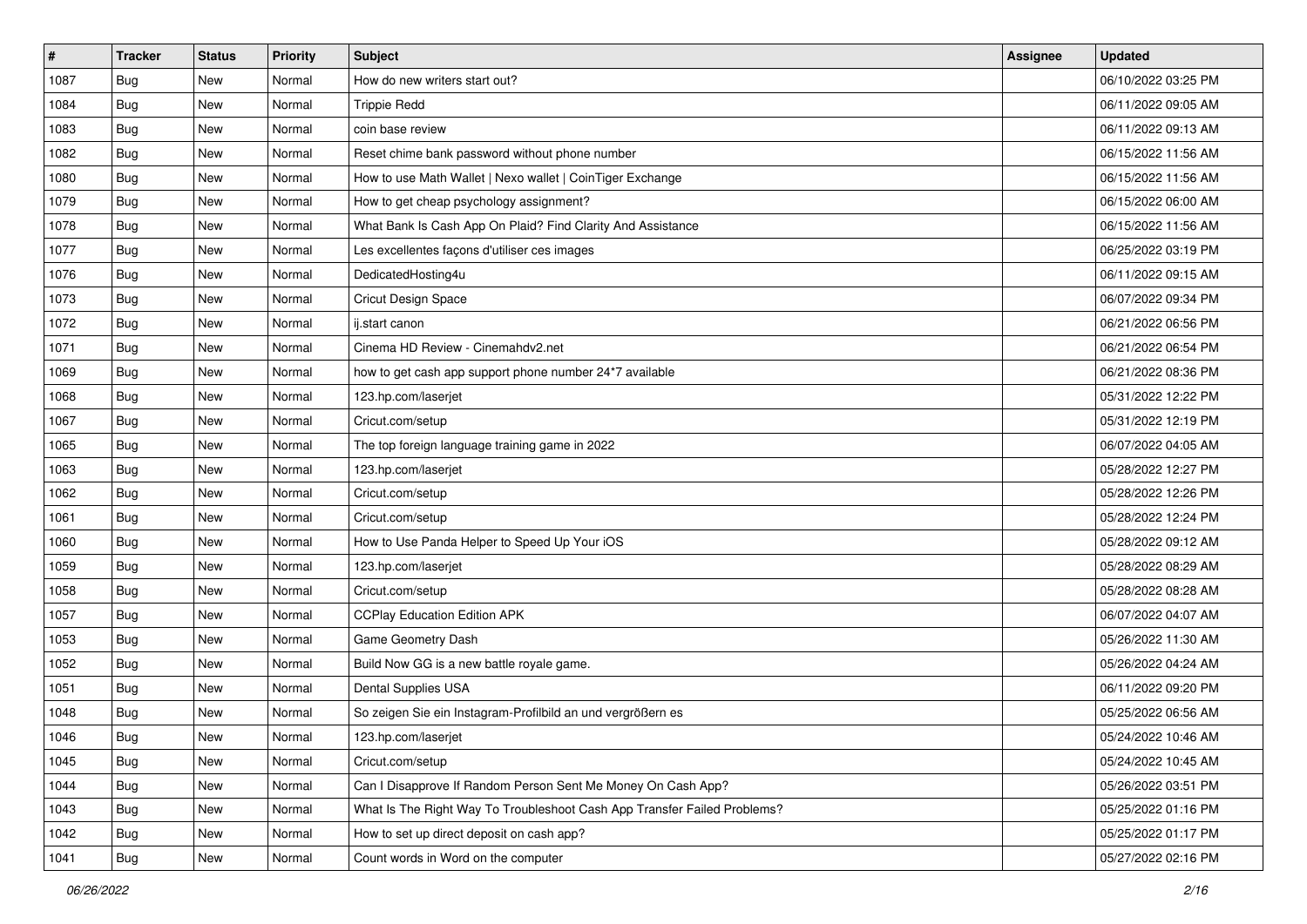| #    | <b>Tracker</b> | <b>Status</b> | Priority | Subject                                                                    | <b>Assignee</b> | <b>Updated</b>      |
|------|----------------|---------------|----------|----------------------------------------------------------------------------|-----------------|---------------------|
| 1040 | <b>Bug</b>     | New           | Normal   | thabet                                                                     |                 | 05/19/2022 08:05 PM |
| 1039 | Bug            | New           | Normal   | How to Get Tickmill Bonuses for Free                                       |                 | 05/26/2022 05:43 PM |
| 1036 | <b>Bug</b>     | New           | Normal   | <b>VPS Material</b>                                                        |                 | 05/18/2022 09:34 PM |
| 1034 | <b>Bug</b>     | New           | Normal   | Download Teaching Feeling For Android                                      |                 | 05/20/2022 09:25 AM |
| 1033 | <b>Bug</b>     | New           | Normal   | The best slope 2 online games to play right now                            |                 | 05/17/2022 10:55 AM |
| 1032 | <b>Bug</b>     | New           | Normal   | How To Play The Wordle Game                                                |                 | 05/17/2022 10:37 AM |
| 1031 | <b>Bug</b>     | New           | Normal   | <b>IAFT Traders Union</b>                                                  |                 | 05/16/2022 03:14 PM |
| 1030 | Bug            | New           | Normal   | <b>IAFT Traders Union</b>                                                  |                 | 05/16/2022 03:13 PM |
| 1029 | Bug            | New           | Normal   | 5 Reasons Why People Love Coloring Pages?                                  |                 | 05/16/2022 11:53 AM |
| 1028 | Bug            | New           | Normal   | The Best Free Online Game to Play with Friends                             |                 | 05/16/2022 05:00 AM |
| 1027 | Bug            | New           | Normal   | Word hurdle: Viral and Fun Online Game                                     |                 | 06/25/2022 06:13 PM |
| 1026 | <b>Bug</b>     | New           | Normal   | New Puzzle Game for All Age - Dordle                                       |                 | 06/25/2022 06:17 PM |
| 1025 | Bug            | <b>New</b>    | Normal   | how to change the logo in wordpress                                        |                 | 06/25/2022 06:20 PM |
| 1024 | <b>Bug</b>     | New           | Normal   | How to choose the right broker                                             |                 | 06/25/2022 06:23 PM |
| 1023 | Bug            | New           | Normal   | Questions That Are Typically Asked About Trap The Cat                      |                 | 05/14/2022 03:51 AM |
| 1022 | <b>Bug</b>     | New           | Normal   | 123.hp.com/laserjet                                                        |                 | 05/13/2022 01:25 PM |
| 1021 | <b>Bug</b>     | New           | Normal   | Cricut.com/setup                                                           |                 | 05/26/2022 12:21 AM |
| 1020 | Bug            | <b>New</b>    | Normal   | Cricut.com/setup                                                           |                 | 05/13/2022 11:14 AM |
| 1019 | Bug            | New           | Normal   | Cricut.com/setup                                                           |                 | 05/13/2022 11:13 AM |
| 1018 | Bug            | New           | Normal   | So erhalten Sie ein kostenloses Hörbuch                                    |                 | 06/25/2022 07:15 PM |
| 1016 | <b>Bug</b>     | <b>New</b>    | Normal   | Klondike Solitaire                                                         |                 | 05/12/2022 09:03 AM |
| 1015 | <b>Bug</b>     | New           | Normal   | Is it possible to send books for free?                                     |                 | 05/11/2022 04:05 PM |
| 1014 | Bug            | New           | Normal   | how to get chime routing and account number ? chime routing number florida |                 | 05/11/2022 12:42 PM |
| 1013 | Bug            | New           | Normal   | ij.start canon                                                             |                 | 05/11/2022 11:31 AM |
| 1012 | Bug            | New           | Normal   | Cricut.com/setup                                                           |                 | 05/11/2022 11:30 AM |
| 1011 | Bug            | <b>New</b>    | Normal   | Summary of 10 best coloring apps on phones                                 |                 | 05/11/2022 10:58 AM |
| 1009 | <b>Bug</b>     | New           | Normal   | How to change routing number on Cash App?                                  |                 | 05/11/2022 07:13 AM |
| 1008 | <b>Bug</b>     | New           | Normal   | Who was the first black woman to anchor a newscast?                        |                 | 05/10/2022 03:13 PM |
| 1007 | <b>Bug</b>     | New           | Normal   | "ij.start canon                                                            |                 | 05/18/2022 10:40 AM |
| 1006 | <b>Bug</b>     | New           | Normal   | Cricut.com/setup                                                           |                 | 05/10/2022 01:22 PM |
| 1005 | Bug            | New           | High     | Nursing Assignment Help in UK                                              |                 | 05/13/2022 05:33 PM |
| 1004 | <b>Bug</b>     | New           | Normal   | you get to pinch and drag a man with a very flexible face                  |                 | 05/10/2022 10:59 AM |
| 1002 | <b>Bug</b>     | New           | Normal   | Chemistry Assignment Help                                                  |                 | 06/04/2022 09:58 AM |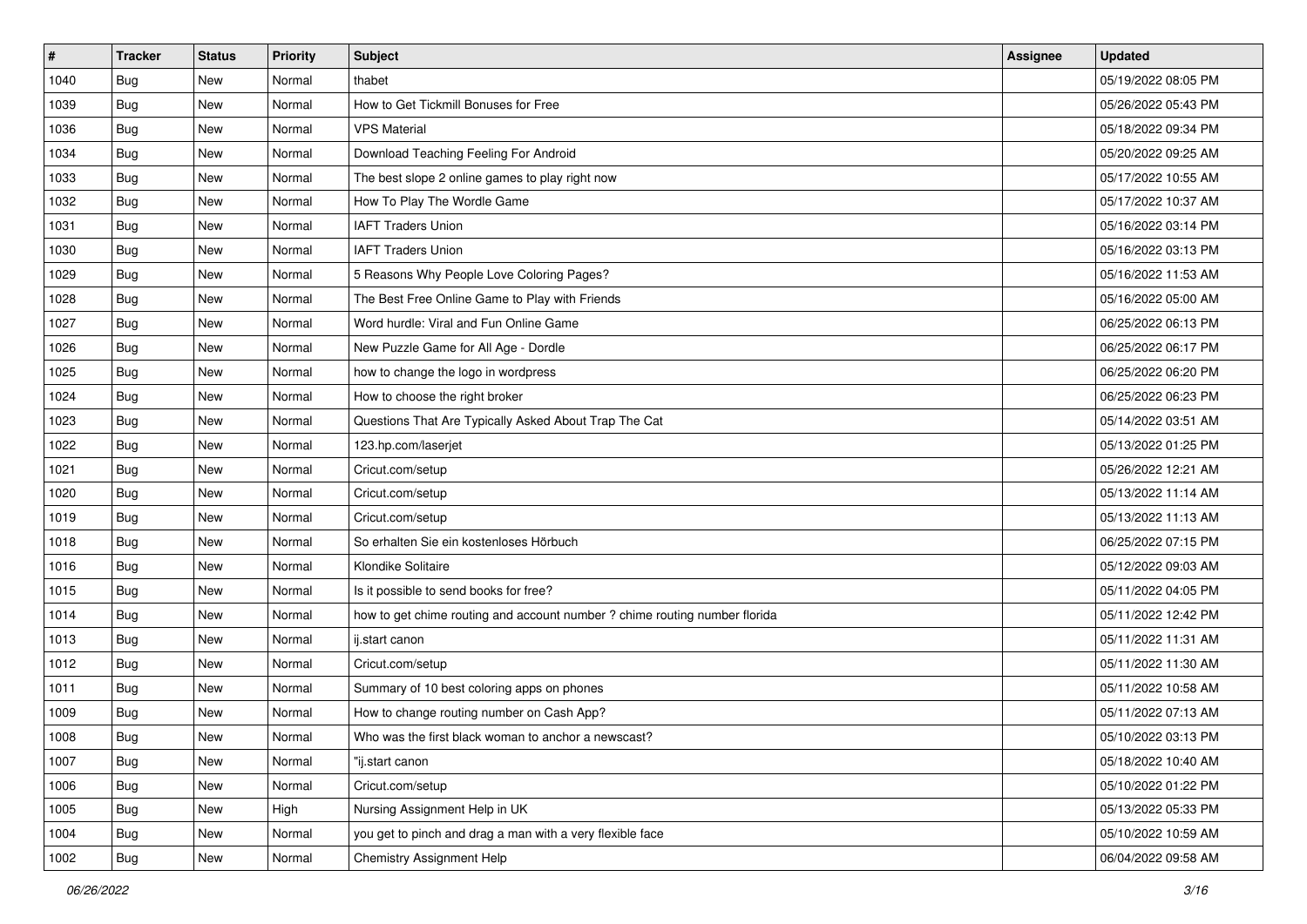| $\sharp$ | <b>Tracker</b> | <b>Status</b> | Priority | <b>Subject</b>                                                                         | <b>Assignee</b> | <b>Updated</b>      |
|----------|----------------|---------------|----------|----------------------------------------------------------------------------------------|-----------------|---------------------|
| 1001     | <b>Bug</b>     | New           | Normal   | Venmo Keep Saying Error?                                                               |                 | 06/16/2022 02:11 PM |
| 999      | Bug            | New           | Normal   | Is there a way to find Google Feud answers?                                            |                 | 05/07/2022 08:58 AM |
| 998      | Bug            | New           | Normal   | Is It Hard to Solve Wordle An                                                          |                 | 05/13/2022 06:39 PM |
| 997      | <b>Bug</b>     | <b>New</b>    | Normal   | 123.hp.com/laserjet                                                                    |                 | 05/06/2022 05:33 AM |
| 996      | Bug            | New           | Normal   | Cricut.com/setup                                                                       |                 | 05/06/2022 05:32 AM |
| 993      | <b>Bug</b>     | <b>New</b>    | Normal   | IO Games Free Online                                                                   |                 | 05/04/2022 10:35 AM |
| 992      | Bug            | New           | Normal   | So vergrößern Sie Ihr Instagram-Profilbild                                             |                 | 05/04/2022 08:46 AM |
| 991      | <b>Bug</b>     | New           | Normal   | <b>MDMA MOLLY</b>                                                                      |                 | 05/03/2022 12:03 AM |
| 990      | Bug            | New           | Normal   | Mushrooms                                                                              |                 | 05/03/2022 12:02 AM |
| 989      | Bug            | New           | Normal   | Barewoods Wax Cigar                                                                    |                 | 06/14/2022 08:06 PM |
| 988      | <b>Bug</b>     | New           | Normal   | <b>Medicinal Mushrooms</b>                                                             |                 | 05/06/2022 06:06 AM |
| 987      | Bug            | New           | Normal   | <b>Medicinal Mushrooms</b>                                                             |                 | 05/02/2022 11:59 PM |
| 985      | Bug            | New           | Normal   | Find out the vitality of Facebook Phone Number:                                        |                 | 05/06/2022 06:34 AM |
| 984      | <b>Bug</b>     | New           | Normal   | How to disable, permanently delete Twitter account on phone, PC                        |                 | 05/09/2022 04:42 PM |
| 983      | <b>Bug</b>     | <b>New</b>    | Normal   | Finding issue in tekken 3 game?                                                        |                 | 05/28/2022 02:34 PM |
| 982      | Bug            | New           | Normal   | Five sites that let you download free scenarios for your iPhone                        |                 | 05/07/2022 09:34 PM |
| 981      | <b>Bug</b>     | <b>New</b>    | Normal   | VidMate Mod APK                                                                        |                 | 05/06/2022 09:22 AM |
| 980      | Bug            | New           | Normal   | Free Gas Cards for the Unemployed                                                      |                 | 04/28/2022 06:25 AM |
| 979      | <b>Bug</b>     | New           | Normal   | Free Gas Cards for the Unemployed                                                      |                 | 06/25/2022 09:02 PM |
| 978      | Bug            | New           | Normal   | Delamore Lodge is a place to stay.                                                     |                 | 04/27/2022 11:41 AM |
| 977      | <b>Bug</b>     | New           | Normal   | Fans of the Old Country will like this book.                                           |                 | 04/27/2022 11:14 AM |
| 975      | Bug            | New           | Normal   | Payback 2 Mod APK                                                                      |                 | 05/05/2022 10:56 AM |
| 974      | Bug            | New           | Normal   | Watch NCAA Football Live Streaming Free                                                |                 | 05/06/2022 08:16 AM |
| 972      | <b>Bug</b>     | New           | Normal   | How To Borrow Money From The Cash App? Get To Know About The Same                      |                 | 04/25/2022 07:30 AM |
| 971      | Bug            | New           | Normal   | How Do I Check Balance On Cash App Card With Optimum Ease?                             |                 | 04/23/2022 08:43 PM |
| 970      | Bug            | New           | Normal   | The Amount Of Time Does Cash App Direct Deposit Time Take?                             |                 | 04/23/2022 08:33 AM |
| 969      | <b>Bug</b>     | New           | Normal   | Watch NCAA Football Live Match Free                                                    |                 | 04/23/2022 07:29 AM |
| 966      | <b>Bug</b>     | New           | Normal   | How to Download the Filmes                                                             |                 | 04/23/2022 04:04 AM |
| 965      | <b>Bug</b>     | New           | Normal   | Go with cash app customer service to know where I can load my cash app card            |                 | 04/22/2022 01:07 PM |
| 964      | Bug            | New           | Normal   | Can I Fix Cash App Transfer Failed Issues By Adding Sufficient Funds?                  |                 | 04/21/2022 10:23 AM |
| 962      | <b>Bug</b>     | New           | Normal   | Kostenlose Hörbücher                                                                   |                 | 05/20/2022 08:56 AM |
| 961      | Bug            | New           | Normal   | TeaTv is an Android                                                                    |                 | 04/20/2022 11:01 AM |
| 959      | <b>Bug</b>     | New           | Normal   | Get connected with cash app team-How to get money off cash app at walmart without card |                 | 04/20/2022 08:18 AM |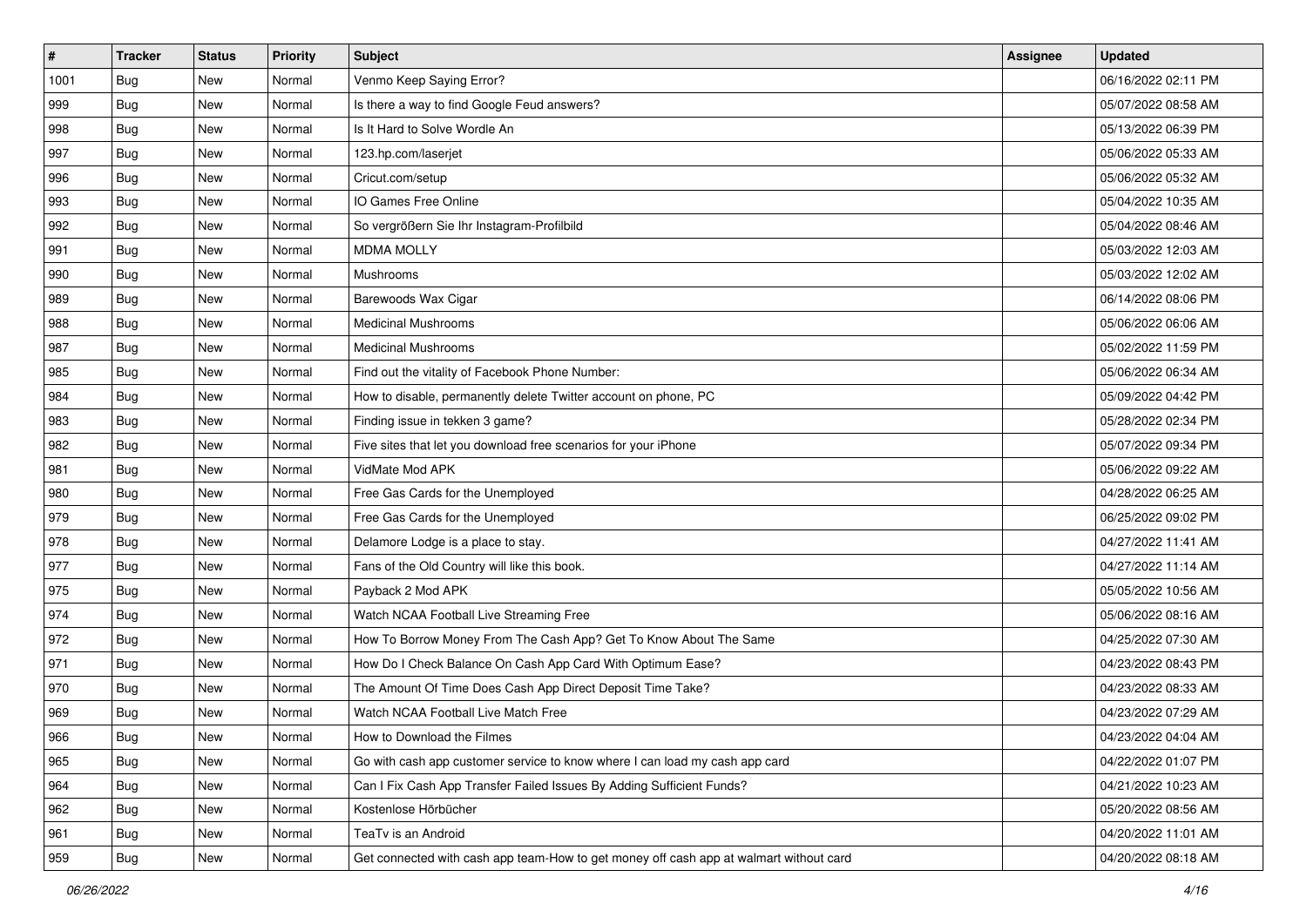| $\vert$ # | <b>Tracker</b> | <b>Status</b> | Priority | <b>Subject</b>                                                                   | Assignee | <b>Updated</b>      |
|-----------|----------------|---------------|----------|----------------------------------------------------------------------------------|----------|---------------------|
| 958       | <b>Bug</b>     | New           | Normal   | Avail Cash app support service to know Sutton bank cash app number               |          | 04/19/2022 12:02 PM |
| 957       | <b>Bug</b>     | New           | Normal   | From Where I Can Get Cheap Writing Services?                                     |          | 04/20/2022 05:06 AM |
| 956       | <b>Bug</b>     | New           | Normal   | FNF Free Mods Online                                                             |          | 06/25/2022 09:59 PM |
| 954       | <b>Bug</b>     | New           | Normal   | AZ Screen Recorder Mod                                                           |          | 06/25/2022 11:24 PM |
| 953       | <b>Bug</b>     | <b>New</b>    | Normal   | Manga Dogs - Read Your Favorite Comics on Your Smartphone                        |          | 04/20/2022 05:25 AM |
| 952       | Bug            | New           | Normal   | Canon IJ Network Tool                                                            |          | 04/22/2022 04:13 AM |
| 951       | <b>Bug</b>     | New           | Normal   | Canon.com/ijsetup                                                                |          | 04/20/2022 10:18 AM |
| 950       | <b>Bug</b>     | New           | Normal   | ij.start canon                                                                   |          | 05/07/2022 02:12 PM |
| 949       | <b>Bug</b>     | New           | Normal   | <b>Educational Games</b>                                                         |          | 06/15/2022 09:11 PM |
| 948       | Bug            | <b>New</b>    | Normal   | Canon IJ Network Tool                                                            |          | 04/20/2022 11:53 AM |
| 947       | <b>Bug</b>     | New           | Normal   | is Disney Now and Disney Plus different?                                         |          | 04/14/2022 09:53 AM |
| 946       | Bug            | New           | Normal   | What is Plex and Is Plex Legal?                                                  |          | 04/20/2022 09:07 AM |
| 945       | Bug            | New           | Normal   | TikTok 18 Mod Apk For Your Android                                               |          | 04/13/2022 09:32 AM |
| 943       | <b>Bug</b>     | New           | Normal   | ij.start canon                                                                   |          | 04/13/2022 08:52 AM |
| 942       | <b>Bug</b>     | New           | Normal   | Canon IJ Network Tool                                                            |          | 04/13/2022 08:45 AM |
| 941       | Bug            | New           | Normal   | is Disney Now and Disney Plus different?                                         |          | 04/20/2022 10:19 AM |
| 940       | <b>Bug</b>     | New           | Normal   | What is Plex and Is Plex Legal?                                                  |          | 04/20/2022 06:31 AM |
| 935       | <b>Bug</b>     | <b>New</b>    | Normal   | MovieBox Pro Apk - Watch Movies and TV Shows on Your Android Phone               |          | 04/27/2022 05:56 PM |
| 934       | <b>Bug</b>     | New           | Normal   | MovieBox Pro Apk - Watch Movies and TV Shows on Your Android Phone               |          | 05/10/2022 11:01 AM |
| 933       | <b>Bug</b>     | New           | Normal   | How Can I Watch Movies on My Mobile Phone                                        |          | 06/24/2022 12:55 AM |
| 932       | <b>Bug</b>     | New           | Normal   | The best epic, long-playing PC games will consume days of your life.             |          | 05/15/2022 07:44 PM |
| 930       | <b>Bug</b>     | New           | Normal   | The best free games online                                                       |          | 04/12/2022 09:05 AM |
| 929       | Bug            | <b>New</b>    | Normal   | Canon IJ Network Tool                                                            |          | 04/12/2022 08:32 AM |
| 928       | <b>Bug</b>     | New           | Normal   | How Does Sutton Bank Cash App Customer Service Help In Answering Your Questions? |          | 04/12/2022 11:36 AM |
| 926       | <b>Bug</b>     | New           | Normal   | tavor 7                                                                          |          | 06/22/2022 05:08 PM |
| 925       | Bug            | New           | Normal   | tavor 7                                                                          |          | 06/15/2022 03:45 AM |
| 924       | <b>Bug</b>     | New           | Normal   | buy tec 9                                                                        |          | 04/11/2022 02:54 PM |
| 923       | <b>Bug</b>     | New           | Normal   | frenchies for sale                                                               |          | 04/11/2022 02:35 PM |
| 922       | Bug            | New           | Normal   | Why Is The Need For Assignment Writing Services?                                 |          | 06/25/2022 09:26 AM |
| 921       | <b>Bug</b>     | New           | Normal   | Canon IJ Network Tool                                                            |          | 04/11/2022 09:00 AM |
| 920       | Bug            | New           | Normal   | Where I Can Get Essay Writing Services?                                          |          | 04/11/2022 08:35 AM |
| 918       | <b>Bug</b>     | New           | Normal   | Antivirus for IOS                                                                |          | 06/16/2022 10:36 PM |
| 917       | <b>Bug</b>     | New           | Normal   | Random Person Sent Me Money on Cash App-find solution?                           |          | 04/09/2022 12:32 PM |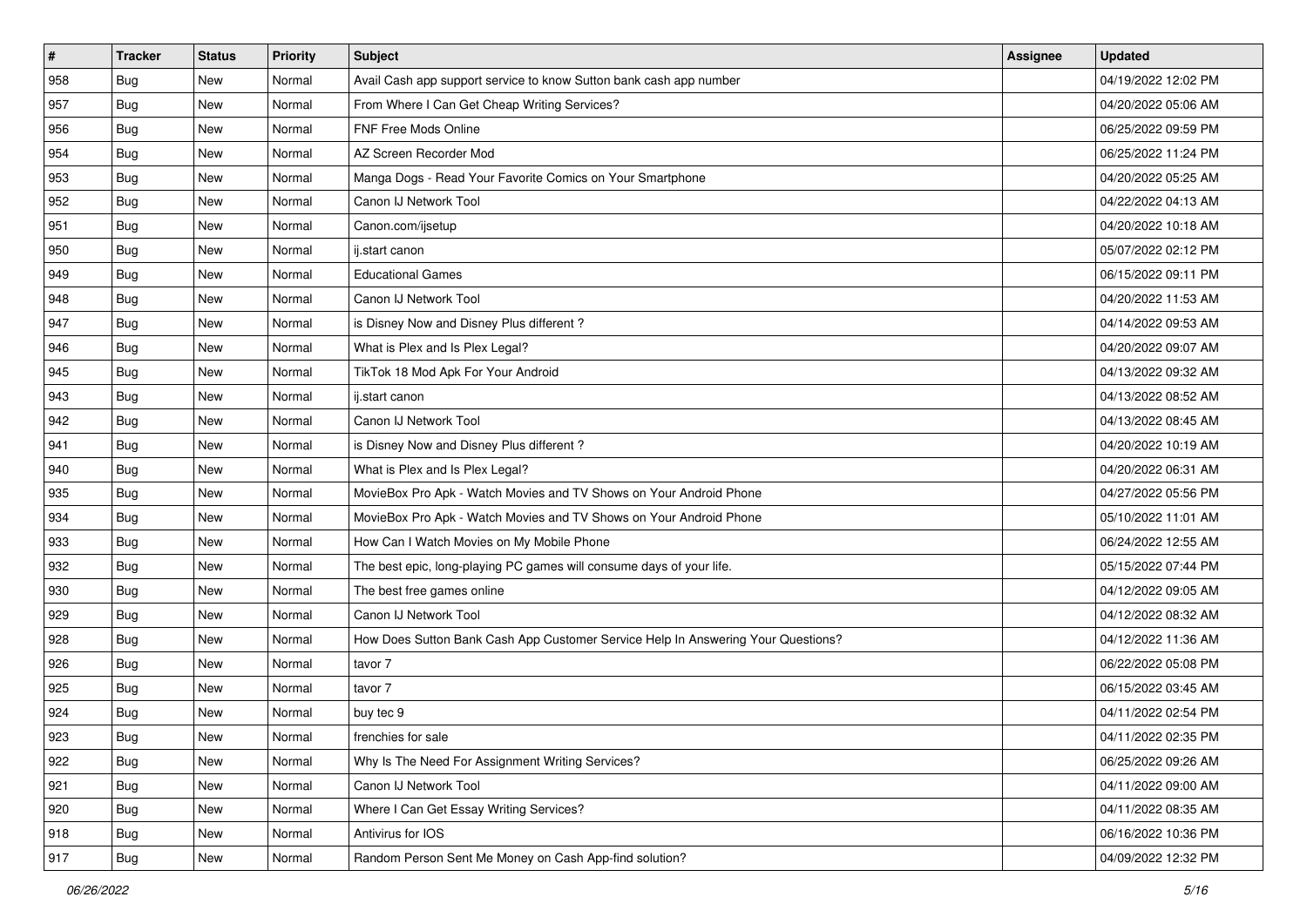| $\sharp$ | <b>Tracker</b> | <b>Status</b> | <b>Priority</b> | <b>Subject</b>                                                              | <b>Assignee</b> | <b>Updated</b>      |
|----------|----------------|---------------|-----------------|-----------------------------------------------------------------------------|-----------------|---------------------|
| 916      | <b>Bug</b>     | New           | Normal          | How long does it take to write a book?                                      |                 | 04/07/2022 12:15 PM |
| 915      | <b>Bug</b>     | New           | Normal          | Finance dissertation writing                                                |                 | 04/07/2022 09:22 AM |
| 914      | Bug            | New           | Normal          | Wordle: how to play fashion games for free?                                 |                 | 04/07/2022 08:30 AM |
| 913      | <b>Bug</b>     | <b>New</b>    | Normal          | Canon IJ Network Tool                                                       |                 | 04/07/2022 06:21 AM |
| 912      | Bug            | New           | Normal          | Cuphead Mobile Game Review                                                  |                 | 06/09/2022 10:14 AM |
| 911      | <b>Bug</b>     | New           | Normal          | Aluminum Windows & Doors                                                    |                 | 04/06/2022 08:10 PM |
| 910      | Bug            | New           | Normal          | Each content looks unisize or not formated                                  |                 | 04/06/2022 11:21 AM |
| 909      | <b>Bug</b>     | New           | Normal          | Toca Life World APK                                                         |                 | 04/06/2022 04:52 AM |
| 908      | Bug            | New           | Normal          | Toca Life World APK                                                         |                 | 04/06/2022 03:18 AM |
| 907      | Bug            | New           | Normal          | Canon IJ Network Tool                                                       |                 | 04/04/2022 10:43 AM |
| 906      | <b>Bug</b>     | New           | Normal          | How To Change Cash App From Business To Personal Account For Any Reasons?   |                 | 04/04/2022 09:57 AM |
| 905      | <b>Bug</b>     | New           | Normal          | MINI MILITIA MOD APK                                                        |                 | 05/19/2022 01:54 PM |
| 898      | Bug            | New           | Normal          | Shadow Fight 2 Mod APK                                                      |                 | 04/02/2022 09:17 AM |
| 895      | <b>Bug</b>     | New           | Normal          | Cash App Scams                                                              |                 | 06/18/2022 02:36 PM |
| 893      | <b>Bug</b>     | <b>New</b>    | Normal          | klingeltone                                                                 |                 | 04/13/2022 11:06 AM |
| 892      | Bug            | New           | Normal          | Good game                                                                   |                 | 04/01/2022 09:15 AM |
| 891      | <b>Bug</b>     | <b>New</b>    | Normal          | The most interesting game today, have you tried it?                         |                 | 04/01/2022 09:17 AM |
| 889      | Bug            | New           | Normal          | What is Plex and how it's work?                                             |                 | 04/01/2022 09:14 AM |
| 888      | Bug            | New           | Normal          | Is the Fox News Channel on Roku free?                                       |                 | 04/25/2022 08:04 AM |
| 887      | Bug            | New           | Normal          | What is Plex and how it's work?                                             |                 | 04/01/2022 09:16 AM |
| 886      | <b>Bug</b>     | New           | Normal          | Is the Fox News Channel on Roku free?                                       |                 | 04/01/2022 09:16 AM |
| 885      | Bug            | New           | Normal          | How to Install the Tele Latino App For Android                              |                 | 03/28/2022 04:10 AM |
| 884      | Bug            | New           | Normal          | Why do Subway Surfers popular                                               |                 | 04/01/2022 09:16 AM |
| 883      | <b>Bug</b>     | New           | Normal          | Langweilen Sie sich jemals bei der gleichen alten Schriftart auf Instagram? |                 | 04/01/2022 09:16 AM |
| 882      | Bug            | New           | Normal          | How to change bank account on cash app?                                     |                 | 04/01/2022 09:16 AM |
| 880      | Bug            | New           | Normal          | Why do Subway Surfers popular                                               |                 | 04/01/2022 09:16 AM |
| 878      | <b>Bug</b>     | New           | Normal          | Wie ist instazoom hilfreich beim Herunterladen von Instagram-Profilbildern  |                 | 04/08/2022 09:28 PM |
| 876      | <b>Bug</b>     | New           | Normal          | Download Full-Size Profile Pictures of Your Favorite Users With InstaDP     |                 | 04/01/2022 09:12 AM |
| 875      | <b>Bug</b>     | New           | Normal          | Red ball game                                                               |                 | 04/01/2022 09:15 AM |
| 874      | <b>Bug</b>     | New           | Normal          | Cómo descargar Minecraft Apk                                                |                 | 06/23/2022 04:39 AM |
| 873      | Bug            | New           | Normal          | Klingeltöne mp3                                                             |                 | 04/13/2022 11:03 AM |
| 872      | <b>Bug</b>     | New           | Normal          | Poppy Playtime Horror Game Free                                             |                 | 04/01/2022 09:11 AM |
| 870      | <b>Bug</b>     | New           | Normal          | <b>Mahjong Solitaire</b>                                                    |                 | 04/01/2022 09:12 AM |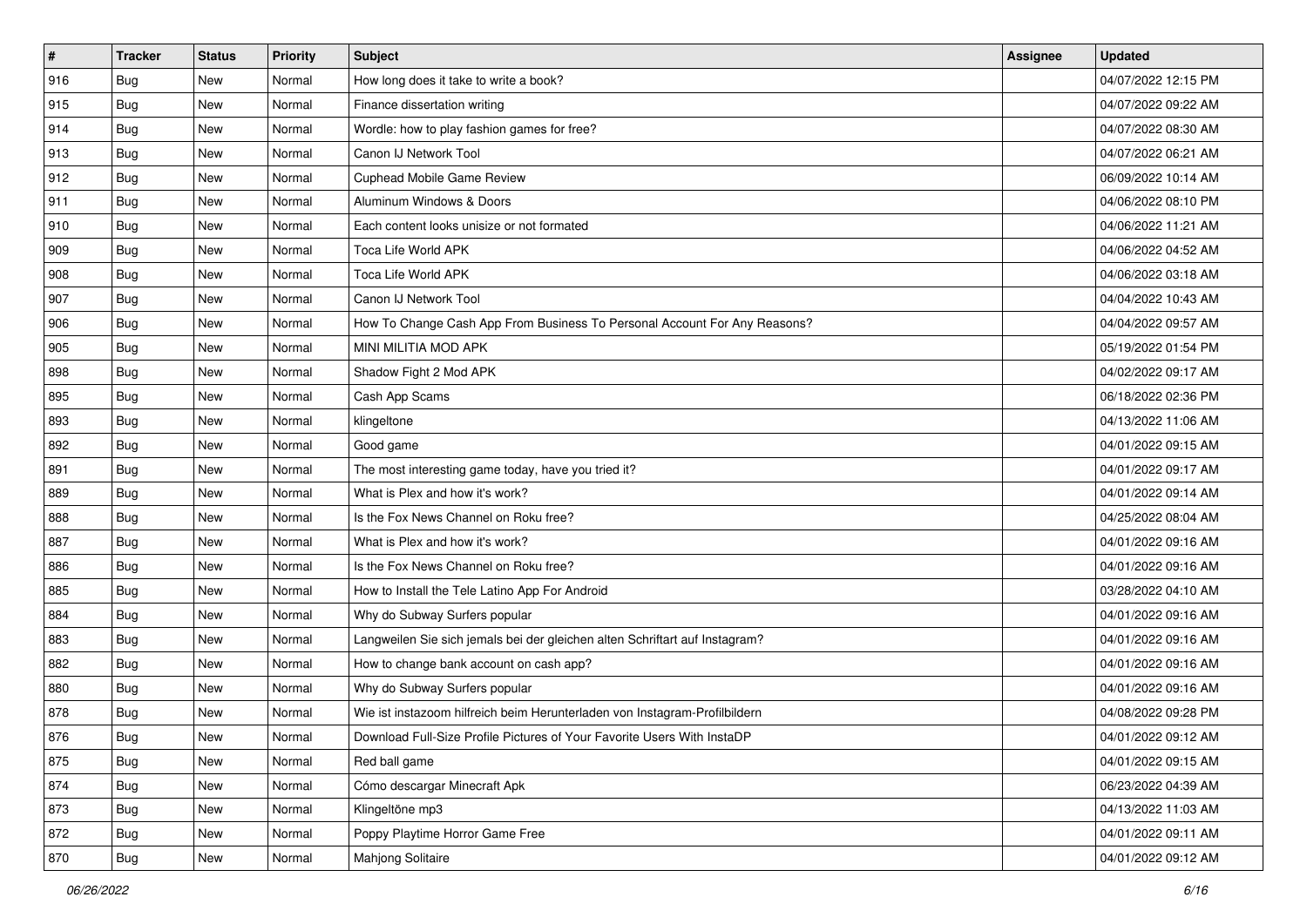| $\sharp$ | <b>Tracker</b> | <b>Status</b> | Priority | <b>Subject</b>                                                                   | <b>Assignee</b> | <b>Updated</b>      |
|----------|----------------|---------------|----------|----------------------------------------------------------------------------------|-----------------|---------------------|
| 869      | <b>Bug</b>     | New           | Normal   | Sonnerie Post Malone 2022                                                        |                 | 04/13/2022 11:05 AM |
| 865      | Bug            | New           | Normal   | Canon IJ Printer Utility                                                         |                 | 05/18/2022 07:24 PM |
| 864      | Bug            | New           | Normal   | Canon IJ Network Tool                                                            |                 | 04/01/2022 09:14 AM |
| 863      | <b>Bug</b>     | <b>New</b>    | Normal   | Canon IJ Network Tool                                                            |                 | 04/01/2022 09:12 AM |
| 862      | Bug            | New           | Normal   | none                                                                             |                 | 04/01/2022 09:11 AM |
| 859      | <b>Bug</b>     | <b>New</b>    | Normal   | Canon IJ Network Tool                                                            |                 | 04/01/2022 09:13 AM |
| 857      | <b>Bug</b>     | New           | Normal   | Welcome to the world of classic retro games                                      |                 | 04/01/2022 09:13 AM |
| 856      | <b>Bug</b>     | New           | Normal   | Online Classes Assistance Help For Student                                       |                 | 04/01/2022 09:13 AM |
| 855      | Bug            | New           | Normal   | Online Classes Assistance Help For Student                                       |                 | 04/01/2022 09:13 AM |
| 854      | Bug            | New           | Normal   | How To Resolve Password Problems Through Facebook Customer Service?              |                 | 04/09/2022 06:11 PM |
| 853      | <b>Bug</b>     | New           | Normal   | what is dr laser                                                                 |                 | 04/01/2022 09:13 AM |
| 852      | Bug            | New           | Normal   | How to cancel your French Bee flight within 24 hours?                            |                 | 04/01/2022 09:13 AM |
| 851      | Bug            | New           | Normal   | Laden Sie den kostenlosen MP3-Klingelton für Ihr Mobiltelefon herunter           |                 | 04/01/2022 09:14 AM |
| 850      | <b>Bug</b>     | New           | Normal   | Puppy Playtime APK Android                                                       |                 | 04/01/2022 09:14 AM |
| 849      | <b>Bug</b>     | <b>New</b>    | Normal   | FutEmax App Apk - Watch Soccer, Fantasy Football, And More On Your Mobile Device |                 | 04/01/2022 09:04 AM |
| 844      | Bug            | New           | Normal   | To know Chime Routing Number call on the helpline number                         |                 | 04/01/2022 08:58 AM |
| 843      | <b>Bug</b>     | <b>New</b>    | Normal   | Canon IJ Network Tool                                                            |                 | 04/01/2022 08:58 AM |
| 842      | Bug            | New           | Normal   | Join the fun game                                                                |                 | 04/01/2022 08:58 AM |
| 841      | <b>Bug</b>     | New           | Normal   | How do I activate FOX NOW?                                                       |                 | 04/01/2022 08:58 AM |
| 840      | Bug            | New           | Normal   | Is Tubi really free and legal?                                                   |                 | 04/01/2022 08:58 AM |
| 839      | <b>Bug</b>     | New           | Normal   | How do I activate FOX NOW?                                                       |                 | 04/01/2022 08:58 AM |
| 838      | Bug            | New           | Normal   | Celebrity Hunter Mod apk - Como instalá-lo                                       |                 | 04/01/2022 08:58 AM |
| 836      | Bug            | New           | Normal   | What Is The Required Amount To Pay As Cash App Clearance Fee?                    |                 | 04/01/2022 09:00 AM |
| 835      | <b>Bug</b>     | New           | Normal   | Build your strong army with Taming io                                            |                 | 04/01/2022 08:59 AM |
| 834      | Bug            | New           | Normal   | Grasp the secret to relieve stress and fatigue                                   |                 | 04/01/2022 08:57 AM |
| 833      | Bug            | New           | Normal   | Does Direct Deposit Hit Chime- seek Chime Customer Service                       |                 | 04/01/2022 08:59 AM |
| 832      | <b>Bug</b>     | New           | Normal   | Choque Royale Mod Apk                                                            |                 | 04/01/2022 08:59 AM |
| 831      | I Bug          | New           | Normal   | Build and shoot                                                                  |                 | 05/29/2022 04:47 PM |
| 830      | <b>Bug</b>     | New           | Normal   | Poppy Playtime APK                                                               |                 | 04/01/2022 08:59 AM |
| 828      | <b>Bug</b>     | New           | Normal   | Nursery management                                                               |                 | 06/13/2022 08:55 AM |
| 827      | Bug            | New           | Normal   | Come To Know The Required Steps To Unlock Cash App Account                       |                 | 04/01/2022 08:59 AM |
| 826      | <b>Bug</b>     | New           | Normal   | How to Dowload MXL TV Premium                                                    |                 | 05/26/2022 03:34 PM |
| 825      | <b>Bug</b>     | New           | Normal   | Lucky Patcher Download                                                           |                 | 04/01/2022 08:59 AM |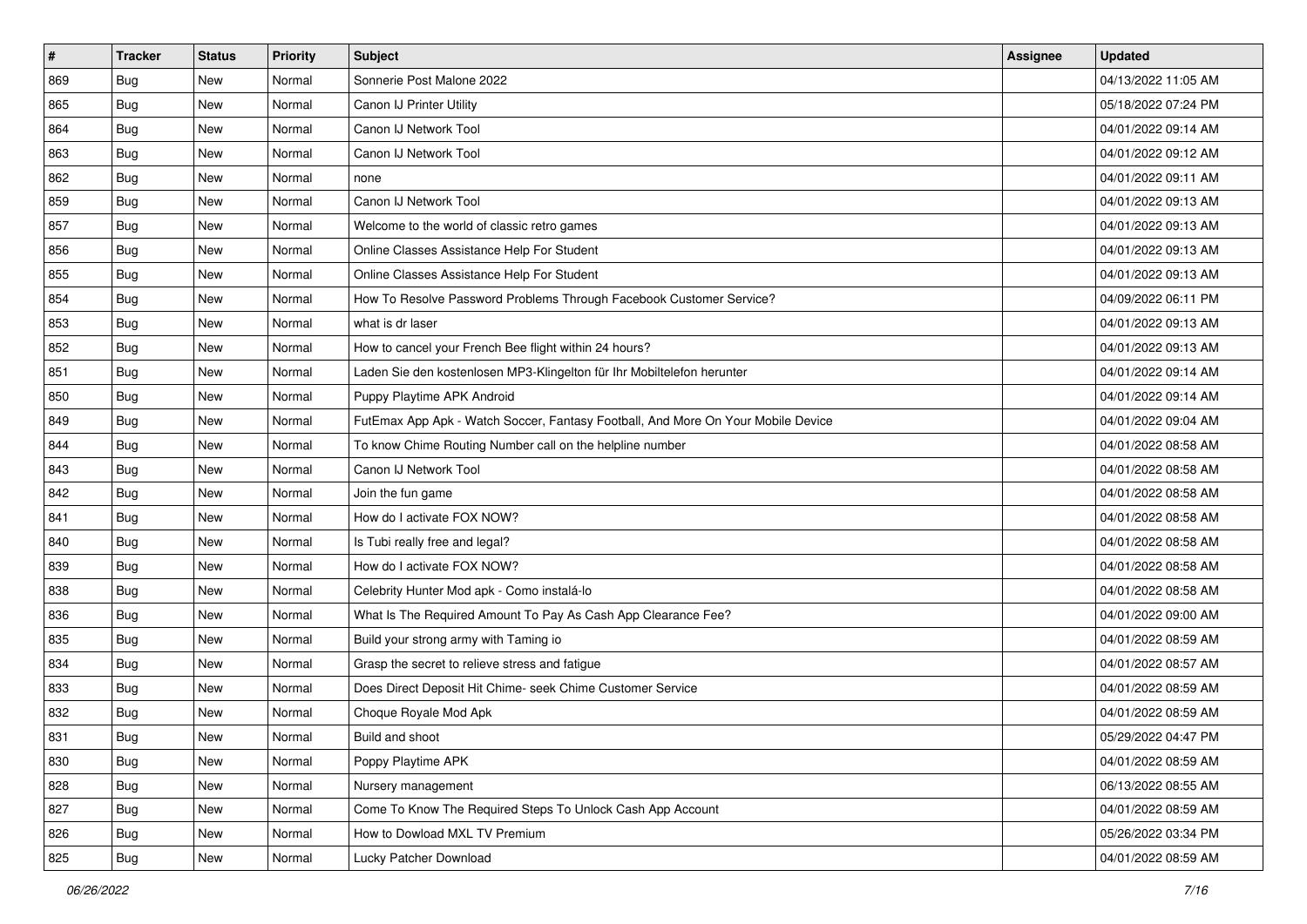| $\vert$ # | <b>Tracker</b> | <b>Status</b> | <b>Priority</b> | Subject                                                                       | Assignee | <b>Updated</b>      |
|-----------|----------------|---------------|-----------------|-------------------------------------------------------------------------------|----------|---------------------|
| 822       | <b>Bug</b>     | New           | Normal          | Dowload Your Boyfriend Game                                                   |          | 06/25/2022 02:15 PM |
| 821       | Bug            | New           | Normal          | Nicoo - A Review of the Popular Battle Royale Game                            |          | 04/01/2022 08:56 AM |
| 820       | Bug            | New           | Normal          | Metal Slug Apk para Android                                                   |          | 06/25/2022 05:15 AM |
| 819       | Bug            | New           | Normal          | Metal Slug Apk para Android                                                   |          | 04/01/2022 08:59 AM |
| 817       | Bug            | New           | Normal          | Pacman 30th Anniversary                                                       |          | 06/23/2022 04:51 AM |
| 816       | <b>Bug</b>     | New           | Normal          | Play Scribble io fun with everyone                                            |          | 06/23/2022 10:52 AM |
| 811       | Bug            | New           | Normal          | Canon IJ Network Tool                                                         |          | 06/20/2022 12:34 AM |
| 809       | <b>Bug</b>     | New           | Normal          | Smash Karts - immerse yourself in the exciting race                           |          | 06/24/2022 11:37 PM |
| 808       | Bug            | New           | Normal          | Sinnvolle Guten-Morgen-Grüße                                                  |          | 06/25/2022 12:09 PM |
| 807       | Bug            | New           | Normal          | 1v1Battle is a strategic action 'Build and shoot' game                        |          | 04/01/2022 08:56 AM |
| 804       | <b>Bug</b>     | New           | Normal          | Review                                                                        |          | 06/25/2022 05:07 PM |
| 802       | <b>Bug</b>     | New           | Normal          | Who Is an ETL Engineer                                                        |          | 06/25/2022 12:34 AM |
| 801       | Bug            | <b>New</b>    | Normal          | Who Is an ETL Engineer                                                        |          | 06/24/2022 11:18 PM |
| 800       | Bug            | New           | Normal          | Who Is an ETL Engineer                                                        |          | 06/25/2022 10:31 PM |
| 799       | Bug            | New           | Normal          | Who Is an ETL Engineer                                                        |          | 06/24/2022 04:30 PM |
| 798       | <b>Bug</b>     | New           | Normal          | Who Is an ETL Engineer                                                        |          | 06/25/2022 04:19 PM |
| 796       | Bug            | New           | Normal          | How Does Cash App ++ actually work and What is the process of it              |          | 06/22/2022 07:03 AM |
| 795       | Bug            | New           | Normal          | Drift Boss - Exciting Race                                                    |          | 04/01/2022 08:57 AM |
| 792       | <b>Bug</b>     | New           | Normal          | What is Google Camera Mod?                                                    |          | 04/01/2022 08:59 AM |
| 791       | Bug            | New           | Normal          | Samsnung TV Plus is not working                                               |          | 04/01/2022 09:03 AM |
| 790       | <b>Bug</b>     | New           | Normal          | My app                                                                        |          | 04/01/2022 09:03 AM |
| 789       | Bug            | New           | Normal          | Full version                                                                  |          | 06/25/2022 11:26 AM |
| 788       | Bug            | New           | Normal          | Intro Maker Mod APK                                                           |          | 06/25/2022 10:48 PM |
| 787       | <b>Bug</b>     | New           | Normal          | Assured Assignment Help                                                       |          | 06/25/2022 11:38 PM |
| 786       | <b>Bug</b>     | New           | Normal          | Best Assignment Help in Australia & UK                                        |          | 06/21/2022 09:28 PM |
| 785       | <b>Bug</b>     | <b>New</b>    | Normal          | How To Get Money Off Cash App Without Card Or With A Card?                    |          | 06/21/2022 03:59 PM |
| 784       | Bug            | New           | Normal          | How To Add Money On Cash App Card And Check The Funds?                        |          | 06/25/2022 02:10 AM |
| 783       | <b>Bug</b>     | New           | Normal          | How Do I Determine The Reasons And Solutions To Fix Cash App Transfer Failed? |          | 06/22/2022 02:05 PM |
| 782       | Bug            | New           | Normal          | Comment faire une sonnerie téléphonique                                       |          | 06/24/2022 01:32 PM |
| 781       | <b>Bug</b>     | New           | Normal          | Free Whatsapp Group to Join                                                   |          | 06/25/2022 01:25 AM |
| 777       | <b>Bug</b>     | New           | Normal          | Obtain driving instructions using Google Maps.                                |          | 06/25/2022 11:21 AM |
| 776       | <b>Bug</b>     | New           | Normal          | Wibargain                                                                     |          | 06/17/2022 08:52 PM |
| 775       | <b>Bug</b>     | New           | Normal          | cash app                                                                      |          | 02/14/2022 08:20 AM |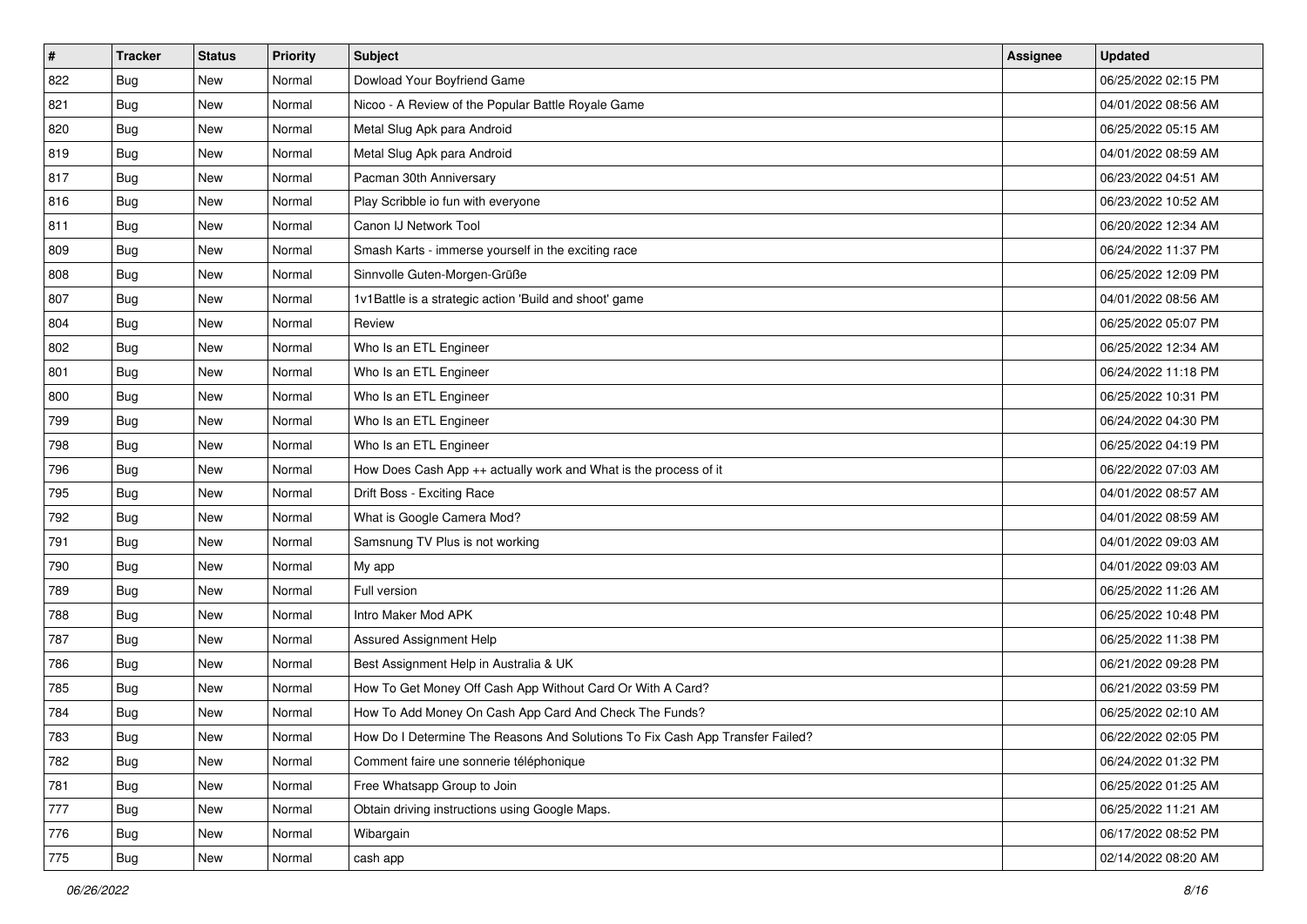| $\vert$ # | <b>Tracker</b> | <b>Status</b> | Priority | <b>Subject</b>                                                                                      | <b>Assignee</b> | <b>Updated</b>      |
|-----------|----------------|---------------|----------|-----------------------------------------------------------------------------------------------------|-----------------|---------------------|
| 774       | <b>Bug</b>     | New           | Normal   | Follow proper initiatives                                                                           |                 | 06/24/2022 09:27 AM |
| 773       | <b>Bug</b>     | New           | Normal   | Spades - Play online free                                                                           |                 | 06/25/2022 02:00 AM |
| 772       | Bug            | New           | Normal   | united airlines baggage policy                                                                      |                 | 06/24/2022 12:30 PM |
| 771       | <b>Bug</b>     | New           | Normal   | united airlines baggage policy                                                                      |                 | 06/24/2022 02:22 PM |
| 770       | <b>Bug</b>     | New           | Normal   | Canon IJ Network Tool                                                                               |                 | 06/25/2022 06:23 PM |
| 769       | <b>Bug</b>     | New           | Normal   | check my cash app                                                                                   |                 | 06/25/2022 04:55 AM |
| 768       | Bug            | New           | Normal   | Where can you buy best jackets online?                                                              |                 | 04/01/2022 09:05 AM |
| 767       | <b>Bug</b>     | New           | Normal   | apkmod                                                                                              |                 | 06/24/2022 03:02 PM |
| 766       | <b>Bug</b>     | New           | Normal   | Pobreflix Mod APK Review                                                                            |                 | 06/23/2022 01:39 AM |
| 765       | Bug            | New           | Normal   | Follow proper initiatives to check my cash app                                                      |                 | 06/25/2022 10:08 AM |
| 764       | <b>Bug</b>     | New           | Normal   | What is available to see what I can watch HBO Max?                                                  |                 | 06/24/2022 05:42 PM |
| 763       | Bug            | New           | High     | How to Make a Ringtone on Your iPhone                                                               |                 | 06/25/2022 10:31 PM |
| 762       | Bug            | New           | Normal   | How To Add Money To A Cash App Card If Struggling With Low Amount?                                  |                 | 06/24/2022 07:48 AM |
| 760       | <b>Bug</b>     | New           | Normal   | apkmod                                                                                              |                 | 05/20/2022 05:32 AM |
| 758       | <b>Bug</b>     | New           | Normal   | How Do I Study Consistently For Hours?                                                              |                 | 04/01/2022 09:01 AM |
| 757       | Bug            | New           | Normal   | Why Is Issue of Car Maintenance so Famous for the Consumers?                                        |                 | 04/01/2022 09:01 AM |
| 754       | <b>Bug</b>     | New           | Normal   | Cómo descargar tonos gratis de teléfono celular                                                     |                 | 04/29/2022 05:26 AM |
| 753       | <b>Bug</b>     | New           | Normal   | onlineessaygrader                                                                                   |                 | 04/01/2022 09:01 AM |
| 752       | <b>Bug</b>     | New           | Normal   | Plagerism checker                                                                                   |                 | 04/01/2022 09:03 AM |
| 750       | <b>Bug</b>     | New           | Normal   | Create a Report Template                                                                            |                 | 04/01/2022 09:00 AM |
| 749       | <b>Bug</b>     | New           | Normal   | The Best Bubble Shooter Game for Android                                                            |                 | 04/01/2022 09:02 AM |
| 748       | <b>Bug</b>     | New           | Normal   | Il y a quelques façons d'obtenir des sonneries gratuites pour votre iPhone                          |                 | 04/01/2022 09:02 AM |
| 747       | Bug            | New           | Normal   | How to Install Tyflex Plus on Your Android Device                                                   |                 | 04/01/2022 09:02 AM |
| 744       | <b>Bug</b>     | New           | Normal   | <b>Pixel Survive</b>                                                                                |                 | 04/01/2022 09:02 AM |
| 743       | Bug            | New           | Normal   | They promote 'pixel art' contests and a 'game jam' related to the work and figure of Carlos Casares |                 | 04/15/2022 09:12 PM |
| 742       | Bug            | New           | Normal   | How Long Does Cash App Support Take To Respond For A Better Support?                                |                 | 06/25/2022 11:00 PM |
| 741       | <b>Bug</b>     | New           | Normal   | <b>Blockchain Technology Solutions</b>                                                              |                 | 04/01/2022 09:02 AM |
| 739       | <b>Bug</b>     | New           | Normal   | law dissertation help                                                                               |                 | 04/01/2022 09:02 AM |
| 738       | Bug            | New           | Normal   | How Much Amount Do I Get Using The Referral Code For Cash App?                                      |                 | 04/01/2022 09:03 AM |
| 737       | Bug            | New           | Normal   | How Do I Talk To A Live Person At Facebook If Anything Is Doubtful?                                 |                 | 04/01/2022 09:20 AM |
| 736       | <b>Bug</b>     | New           | Normal   | Want to Edit in My Website (transfer-factor.net) Unfortunately, Unable to Edit It                   |                 | 06/24/2022 07:32 AM |
| 735       | Bug            | New           | Normal   | A quick fix of how to get money back from cash app stocks                                           |                 | 06/25/2022 02:59 PM |
| 734       | <b>Bug</b>     | New           | Normal   | DR. STRANGE: Multiverse of Scheduling Madness!                                                      |                 | 04/01/2022 09:33 AM |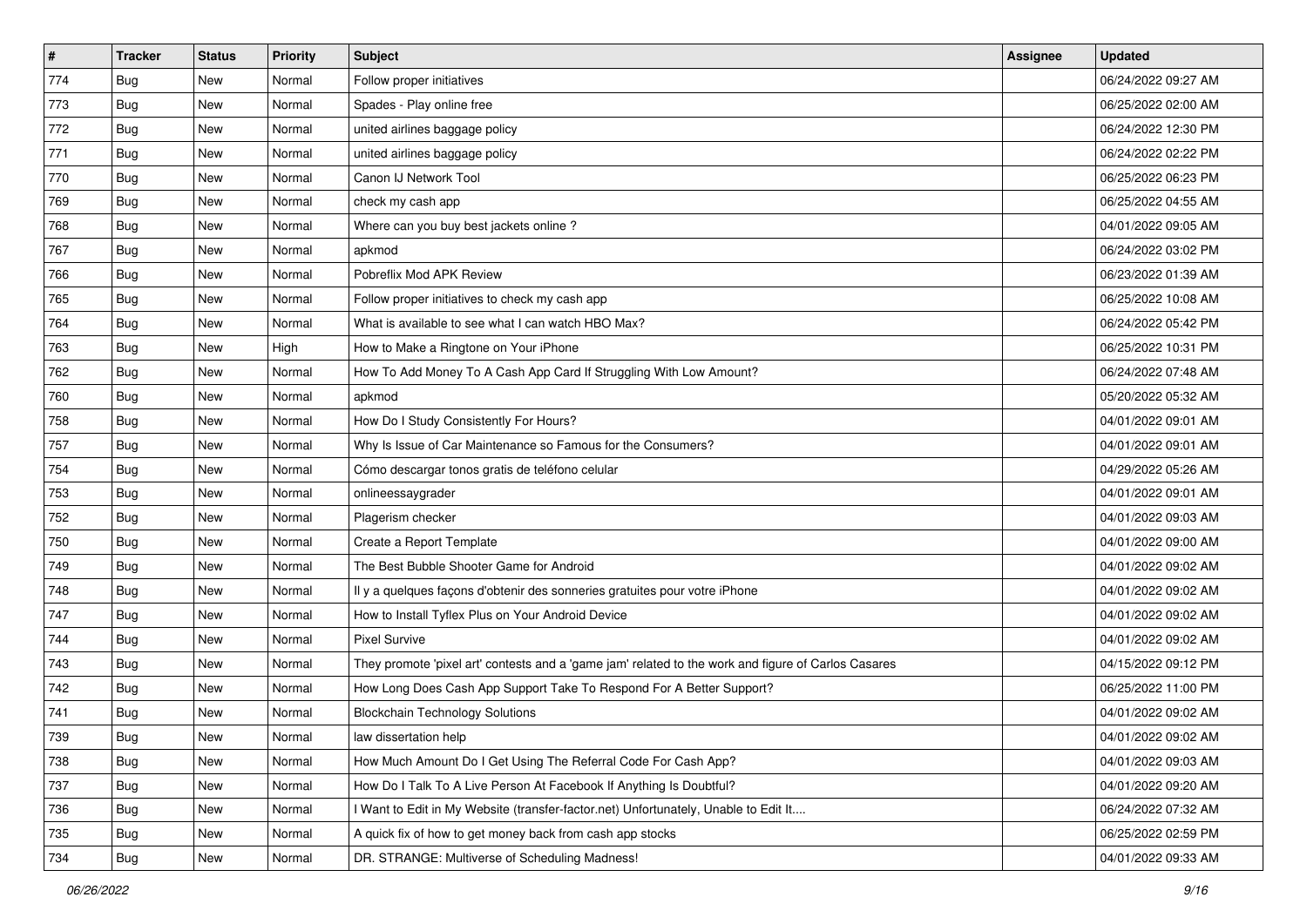| $\vert$ # | <b>Tracker</b> | <b>Status</b> | <b>Priority</b> | Subject                                                                      | <b>Assignee</b> | <b>Updated</b>      |
|-----------|----------------|---------------|-----------------|------------------------------------------------------------------------------|-----------------|---------------------|
| 733       | Bug            | New           | Normal          | How does one go about getting a book deal?                                   |                 | 04/01/2022 09:33 AM |
| 732       | <b>Bug</b>     | New           | Normal          | Get rectifications steps about why cash app transfer failed                  |                 | 04/01/2022 09:33 AM |
| 731       | <b>Bug</b>     | New           | Normal          | Avail Of Cash App Customer Service If Unable To Down Cash App Mobile App?    |                 | 06/25/2022 08:36 PM |
| 730       | <b>Bug</b>     | <b>New</b>    | Normal          | Canon IJ Network Tool                                                        |                 | 04/01/2022 09:33 AM |
| 729       | <b>Bug</b>     | New           | Normal          | Canon IJ Network Tool                                                        |                 | 04/01/2022 09:33 AM |
| 728       | <b>Bug</b>     | New           | Normal          | Will Cash App refund money if scammed? Hitches With Optimum Ease             |                 | 04/01/2022 09:33 AM |
| 726       | Bug            | New           | Normal          | Mobile Application Development Services                                      |                 | 06/25/2022 06:02 AM |
| 724       | <b>Bug</b>     | New           | Normal          | Dial Chime Customer support number for a quick response                      |                 | 06/25/2022 10:58 AM |
| 721       | <b>Bug</b>     | New           | Normal          | Cómo instalar un Mod Apk                                                     |                 | 06/24/2022 09:39 PM |
| 720       | Bug            | New           | Normal          | How does Cash App Phone Number provide a quick treatment?                    |                 | 06/25/2022 02:32 PM |
| 719       | <b>Bug</b>     | New           | Normal          | How Do I Send \$5000 Through Cash App Account With Ease?                     |                 | 06/24/2022 07:15 PM |
| 717       | Bug            | New           | Normal          | Disney Plus Apk - Watch Movies and TV Shows on Your Device                   |                 | 06/24/2022 12:00 PM |
| 716       | Bug            | New           | Normal          | La celebración de un BabyShower.                                             |                 | 06/25/2022 06:52 PM |
| 715       | <b>Bug</b>     | New           | Normal          | Puppy Playtime Descargar gratis                                              |                 | 06/25/2022 12:10 PM |
| 714       | <b>Bug</b>     | <b>New</b>    | Normal          | Cuevana 3 Premium - Enjoy Your Favorite Movies and TV Shows on Your Smart TV |                 | 06/24/2022 01:19 PM |
| 712       | Bug            | New           | Normal          | Tips and Tricks                                                              |                 | 06/24/2022 04:19 PM |
| 711       | <b>Bug</b>     | New           | Normal          | Human Fall Flat Apk Download                                                 |                 | 06/25/2022 09:44 AM |
| 710       | Bug            | New           | Normal          | Take Necessary Assistance If You Are Unable Activate Cash App Card           |                 | 06/25/2022 09:26 PM |
| 709       | Bug            | New           | Normal          | How To Load Cash App Card At Walmart Without Having To Face Any Hassle?      |                 | 06/25/2022 05:02 PM |
| 708       | <b>Bug</b>     | New           | Normal          | Efficient ways to proceed with the cash app dispute process?                 |                 | 06/26/2022 12:08 AM |
| 706       | Bug            | New           | Normal          | How Can You Cancel A Cash App Payment Without Any Prior Information?         |                 | 04/01/2022 09:30 AM |
| 705       | <b>Bug</b>     | New           | Normal          | wuxiaworld                                                                   |                 | 06/17/2022 04:54 PM |
| 704       | Bug            | New           | Normal          | Reach support team of Chime Customer Service for instant help                |                 | 06/25/2022 07:25 PM |
| 703       | <b>Bug</b>     | New           | Normal          | For real-time help, dial Facebook customer service number                    |                 | 06/25/2022 02:00 PM |
| 702       | <b>Bug</b>     | New           | Normal          | Avail Chime Customer Service to know How To Get Chime Bank Statement         |                 | 06/21/2022 08:32 AM |
| 701       | <b>Bug</b>     | New           | Normal          | Why Law Essay Helper UK is Necessary?                                        |                 | 06/24/2022 03:17 PM |
| 700       | <b>Bug</b>     | New           | Normal          | Cómo descargar Poppy Playtime                                                |                 | 04/01/2022 09:30 AM |
| 699       | Bug            | New           | Normal          | Would you be able to utilize Cash App Twitch?                                |                 | 06/25/2022 05:16 PM |
| 697       | Bug            | New           | Normal          | How to Descargar Pura TV For Android                                         |                 | 06/25/2022 06:01 AM |
| 696       | Bug            | New           | Normal          | How to Install the TuMangaOnline App                                         |                 | 06/25/2022 07:31 PM |
| 695       | <b>Bug</b>     | New           | Normal          | Refer Listas IPTV Apk                                                        |                 | 06/25/2022 08:23 PM |
| 692       | <b>Bug</b>     | New           | Normal          | Esports 888b                                                                 |                 | 06/12/2022 10:04 AM |
| 691       | <b>Bug</b>     | New           | Normal          | tea garden dublin                                                            |                 | 04/01/2022 09:31 AM |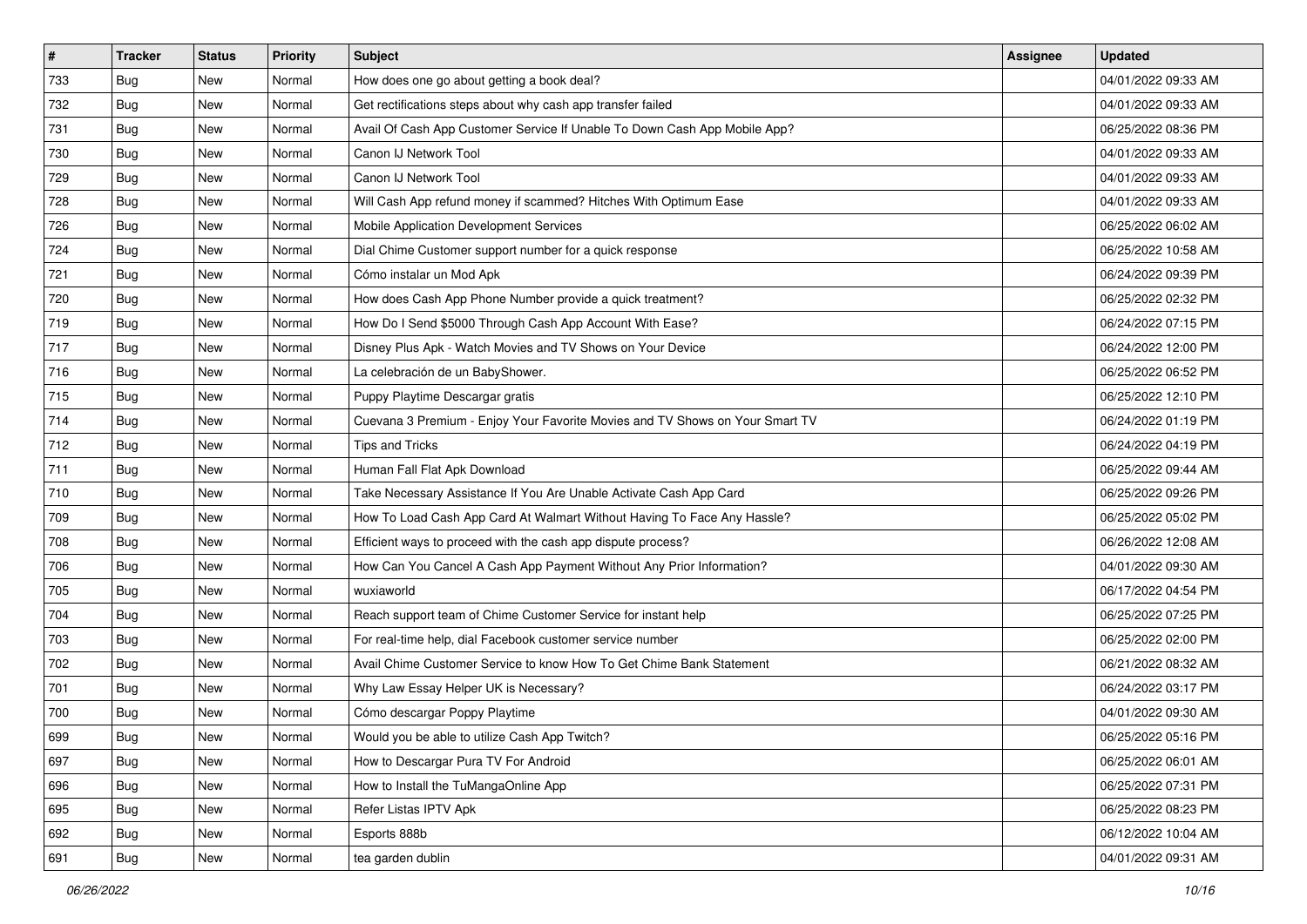| $\sharp$ | <b>Tracker</b> | <b>Status</b> | Priority | <b>Subject</b>                                                        | <b>Assignee</b> | <b>Updated</b>      |
|----------|----------------|---------------|----------|-----------------------------------------------------------------------|-----------------|---------------------|
| 690      | <b>Bug</b>     | New           | Normal   | campervan hire                                                        |                 | 06/25/2022 01:32 AM |
| 689      | Bug            | New           | Normal   | How to use twitch.tv/activate?                                        |                 | 06/25/2022 12:12 PM |
| 688      | Bug            | New           | Normal   | How to use twitch.tv/activate?                                        |                 | 06/24/2022 04:16 AM |
| 687      | <b>Bug</b>     | <b>New</b>    | Normal   | How to use twitch.tv/activate?                                        |                 | 06/25/2022 10:58 AM |
| 686      | Bug            | New           | Normal   | Welcome To The Most Demandable Mahipalpur Escorts Agency              |                 | 06/25/2022 09:59 PM |
| 684      | <b>Bug</b>     | <b>New</b>    | Normal   | Difference between paper map and online map                           |                 | 06/25/2022 06:57 AM |
| 682      | Bug            | New           | Normal   | Does Facebook customer service live chat allow to speak with someone? |                 | 06/25/2022 11:38 PM |
| 679      | <b>Bug</b>     | New           | Normal   | Word Finder helps you to play word games better                       |                 | 04/01/2022 09:34 AM |
| 678      | Bug            | New           | Normal   | How to be a winner in buidnow gg                                      |                 | 06/24/2022 06:57 AM |
| 677      | Bug            | New           | Normal   | Logo Design Services Near Me                                          |                 | 06/24/2022 08:52 AM |
| 676      | <b>Bug</b>     | New           | Normal   | Does Facebook customer service live chat allow to speak with someone? |                 | 04/01/2022 09:39 AM |
| 675      | Bug            | New           | Normal   | What Are Smart Tactics To Fix Cash App Transfer Failed Hurdles?       |                 | 06/16/2022 04:37 AM |
| 673      | Bug            | New           | Normal   | Learn the basics of pixel art - Clear grid                            |                 | 06/25/2022 11:24 PM |
| 672      | <b>Bug</b>     | New           | Normal   | The easiest way to delete ringtones on iPhone                         |                 | 06/25/2022 10:02 AM |
| 670      | Bug            | <b>New</b>    | Normal   | JTWhatsApp Apk - The New and Improved WhatsApp                        |                 | 06/17/2022 04:36 PM |
| 668      | Bug            | New           | Normal   | Get to know Cash App Refund Process here                              |                 | 06/25/2022 08:53 PM |
| 667      | <b>Bug</b>     | <b>New</b>    | Normal   | What Is a Ringtone?                                                   |                 | 06/25/2022 02:04 PM |
| 666      | Bug            | New           | Normal   | 470+ pages à colorier de Noël                                         |                 | 06/25/2022 11:44 PM |
| 664      | Bug            | New           | Normal   | Tea TV Apk Download - The Best Way to Watch Movies Offline            |                 | 06/24/2022 08:01 PM |
| 662      | Bug            | New           | Normal   | Oreo TV Download - The Easiest Way to Watch Live TV                   |                 | 06/24/2022 05:18 PM |
| 661      | <b>Bug</b>     | New           | Normal   | Turbo VPN MOD APK Download                                            |                 | 06/24/2022 08:51 AM |
| 660      | Bug            | New           | Normal   | Anchovies Nutrition Facts And Health Benefits                         |                 | 04/01/2022 09:40 AM |
| 659      | Bug            | New           | Normal   | Olive Oil Properties And Health Benefits                              |                 | 06/26/2022 12:59 AM |
| 658      | <b>Bug</b>     | New           | Normal   | Watermelon Nutrition Facts And Health Benefits                        |                 | 06/25/2022 08:47 PM |
| 657      | Bug            | New           | Normal   | Coconut Nutrition Facts And Health Benefits                           |                 | 06/24/2022 01:49 PM |
| 656      | Bug            | New           | Normal   | Kiwi Nutrition Facts And Health Benefits                              |                 | 06/23/2022 05:18 PM |
| 655      | <b>Bug</b>     | New           | Normal   | <b>Eggplant Health Benefits</b>                                       |                 | 06/24/2022 05:17 AM |
| 653      | Bug            | New           | Normal   | Jujube (Jinjoles): Properties And Health Benefits                     |                 | 06/25/2022 03:18 PM |
| 652      | <b>Bug</b>     | New           | Normal   | Sesame Health Benefits                                                |                 | 06/21/2022 06:52 AM |
| 651      | <b>Bug</b>     | New           | Normal   | Salmon Health Benefits                                                |                 | 06/25/2022 07:05 AM |
| 650      | Bug            | New           | Normal   | <b>Cherries Health Benefits</b>                                       |                 | 06/26/2022 12:57 AM |
| 645      | Bug            | New           | Normal   | thong tin chinh xac nhat hom nay                                      |                 | 06/25/2022 04:16 AM |
| 644      | <b>Bug</b>     | New           | Normal   | <b>TeaTV App Review</b>                                               |                 | 06/24/2022 02:20 PM |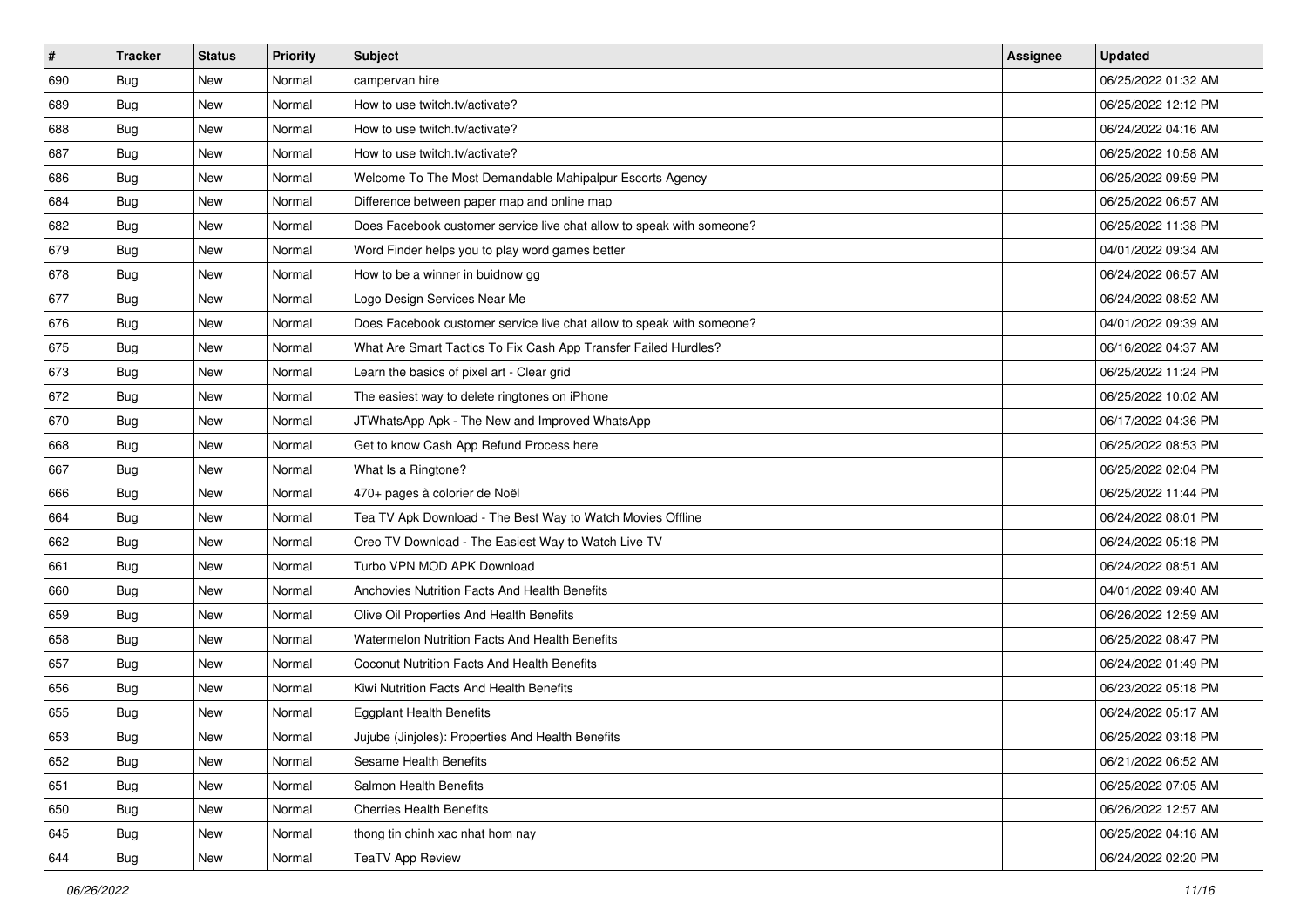| $\vert$ # | <b>Tracker</b> | <b>Status</b> | <b>Priority</b> | <b>Subject</b>                                                                   | <b>Assignee</b> | <b>Updated</b>      |
|-----------|----------------|---------------|-----------------|----------------------------------------------------------------------------------|-----------------|---------------------|
| 643       | Bug            | New           | Normal          | Oreo TV Apk Download                                                             |                 | 06/25/2022 10:46 PM |
| 642       | <b>Bug</b>     | New           | Normal          | thong tin thoi tiet ngay hom nay                                                 |                 | 06/24/2022 04:48 PM |
| 641       | <b>Bug</b>     | New           | Normal          | Get Best Economics Dissertation Writing Service                                  |                 | 06/25/2022 10:04 AM |
| 640       | <b>Bug</b>     | New           | Normal          | play game with me                                                                |                 | 06/24/2022 08:20 PM |
| 639       | Bug            | <b>New</b>    | Normal          | thong tin chinh xac                                                              |                 | 06/24/2022 02:43 PM |
| 638       | <b>Bug</b>     | New           | Normal          | Run 3 game                                                                       |                 | 06/25/2022 12:48 PM |
| 636       | <b>Bug</b>     | New           | Normal          | What is the most popular furniture color?                                        |                 | 06/25/2022 04:57 PM |
| 635       | <b>Bug</b>     | New           | Normal          | Buy Steroids Online with OurMedicnes.com   Best Quality Steroids                 |                 | 06/26/2022 12:01 AM |
| 634       | <b>Bug</b>     | New           | Normal          | Buy Vidalista Tablets (Tadalafil) at [\$25 OFF + Free Shipping] Vidalistatablets |                 | 06/25/2022 04:00 PM |
| 633       | Bug            | New           | Normal          | How i can i solve my issue                                                       |                 | 04/01/2022 09:38 AM |
| 632       | <b>Bug</b>     | New           | Normal          | CheapestMedsShop   100% Safe Medicines Online in UK & AUS.                       |                 | 06/23/2022 05:23 AM |
| 631       | Bug            | New           | Normal          | How Can I Load Cash App Card at Walmart straight away?                           |                 | 04/01/2022 09:38 AM |
| 630       | Bug            | New           | Normal          | How Can I Load Cash App Card at Walmart straight away?                           |                 | 06/26/2022 12:04 AM |
| 629       | <b>Bug</b>     | New           | Normal          | How Can I Load Cash App Card at Walmart straight away?                           |                 | 06/24/2022 07:55 PM |
| 628       | <b>Bug</b>     | New           | Normal          | CV reviewing services!                                                           |                 | 06/24/2022 01:53 PM |
| 627       | Bug            | New           | Normal          | HELO                                                                             |                 | 06/25/2022 01:05 AM |
| 625       | <b>Bug</b>     | New           | Normal          | The best free online driving directions tool                                     |                 | 04/01/2022 09:28 AM |
| 624       | Bug            | New           | Normal          | Use go with the Driving Directions for your go                                   |                 | 06/21/2022 04:54 AM |
| 623       | Bug            | New           | Normal          | Listen to online radio stations for mobile phones                                |                 | 06/24/2022 08:21 PM |
| 622       | Bug            | New           | Normal          | CheapestMedsShop   100% Safe Medicines Online in UK & AUS.                       |                 | 06/24/2022 07:10 PM |
| 621       | <b>Bug</b>     | New           | Normal          | Buy All Modafinil & Armodafinil Tablets @Buy Modafinil US                        |                 | 06/24/2022 09:26 AM |
| 620       | <b>Bug</b>     | New           | Normal          | Viagra Meds: Fastest & Quick Delivery On Your Doorstep - USA                     |                 | 06/23/2022 12:03 AM |
| 619       | Bug            | <b>New</b>    | Normal          | Online Trusted Medicine Store in US for Health - Genericmedsupply                |                 | 06/25/2022 01:55 PM |
| 618       | <b>Bug</b>     | New           | Normal          | Buy Steroids Online with OurMedicnes.com   Best Quality Steroids                 |                 | 06/26/2022 12:42 AM |
| 617       | <b>Bug</b>     | New           | Normal          | Buy Vidalista Tablets (Tadalafil) at [\$25 OFF + Free Shipping] Vidalistatablets |                 | 06/24/2022 05:14 PM |
| 616       | Bug            | New           | Normal          | Buy Anavar Tablets   Anavar For Sale in USA, UK & Australia                      |                 | 06/24/2022 03:52 PM |
| 615       | <b>Bug</b>     | New           | Normal          | CheapestMedsShop   100% Safe Medicines Online in USA UK & AUS.                   |                 | 06/25/2022 08:36 PM |
| 614       | <b>Bug</b>     | New           | Normal          | Como baixar o MOD APK no celular                                                 |                 | 06/22/2022 04:46 AM |
| 613       | <b>Bug</b>     | New           | Normal          | Buy Aspadol 100mg Tab Online in US, UK, AU   Erospharmacy                        |                 | 06/25/2022 08:32 PM |
| 612       | <b>Bug</b>     | New           | Normal          | Luxury Slingshot Rental                                                          |                 | 06/24/2022 09:09 AM |
| 609       | <b>Bug</b>     | New           | High            | Online Trusted Medicine Store in US for Health - Genericmedsupply                |                 | 06/24/2022 01:44 AM |
| 607       | <b>Bug</b>     | New           | Normal          | Vex 5                                                                            |                 | 04/01/2022 09:22 AM |
| 604       | <b>Bug</b>     | New           | Normal          | Idle Game Online                                                                 |                 | 06/24/2022 06:16 PM |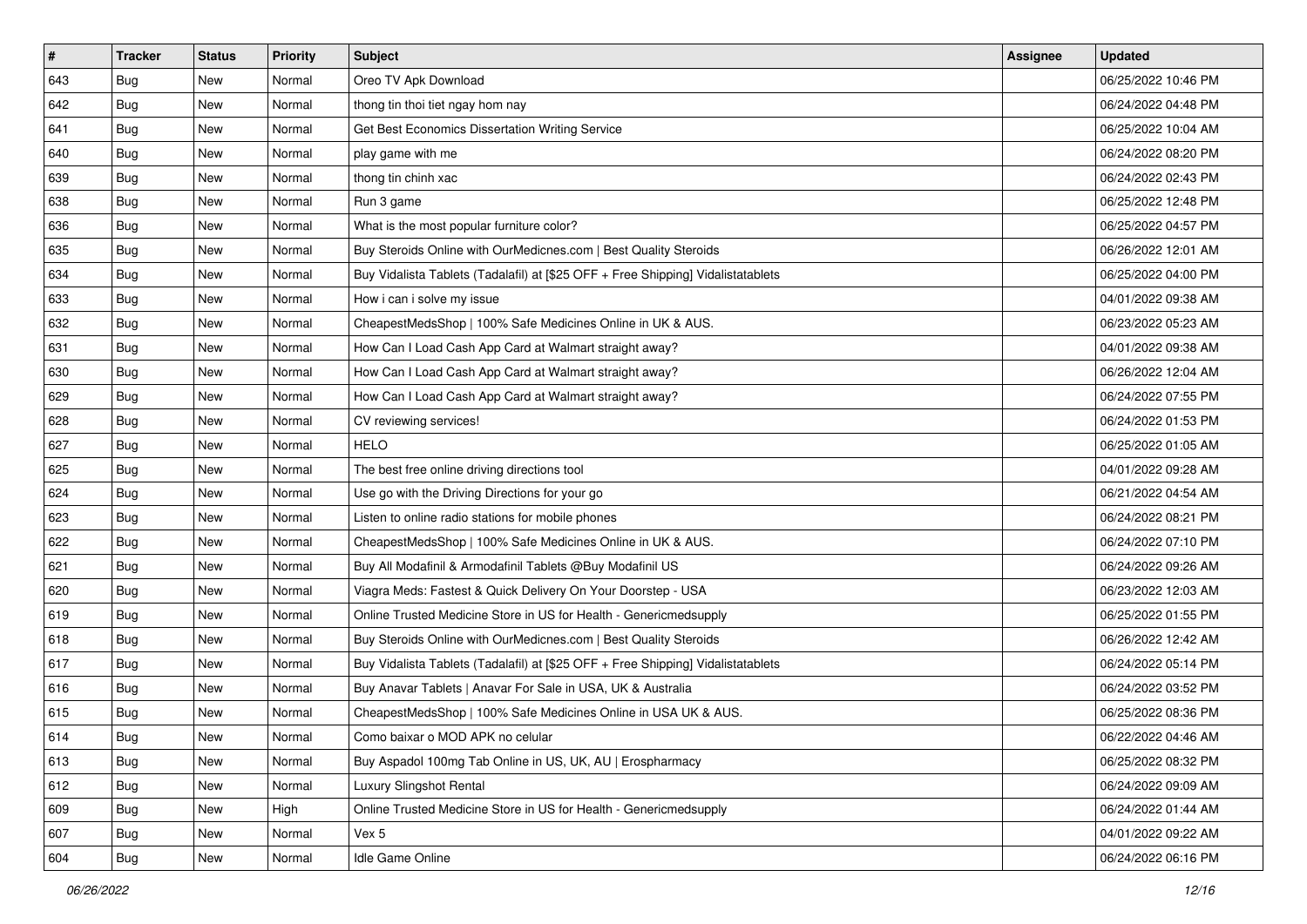| #   | <b>Tracker</b> | <b>Status</b> | <b>Priority</b> | Subject                                                                                                                                                                                                                                                               | Assignee | Updated             |
|-----|----------------|---------------|-----------------|-----------------------------------------------------------------------------------------------------------------------------------------------------------------------------------------------------------------------------------------------------------------------|----------|---------------------|
| 603 | <b>Bug</b>     | <b>New</b>    | Normal          | Premiere gratuito da lista de IPTV                                                                                                                                                                                                                                    |          | 06/24/2022 05:30 PM |
| 600 | Bug            | New           | Normal          | Play Store Pro                                                                                                                                                                                                                                                        |          | 06/25/2022 08:17 PM |
| 599 | Bug            | New           | Normal          | Do you know how to delete cash app account from your computer?                                                                                                                                                                                                        |          | 06/24/2022 10:42 AM |
| 598 | <b>Bug</b>     | New           | Normal          | Universo s / f Download                                                                                                                                                                                                                                               |          | 06/25/2022 03:38 PM |
| 597 | Bug            | <b>New</b>    | Normal          | Universo s / f Download                                                                                                                                                                                                                                               |          | 06/24/2022 05:18 PM |
| 596 | <b>Bug</b>     | New           | Normal          | <b>Kids Games</b>                                                                                                                                                                                                                                                     |          | 04/01/2022 09:18 AM |
| 595 | Bug            | New           | Normal          | RFM Online - une révolution dans la gestion de l'identité numérique                                                                                                                                                                                                   |          | 06/25/2022 06:29 AM |
| 593 | <b>Bug</b>     | New           | Normal          | Eiffel Spark Ultimate C2 SN series is a fully synthetic range of advanced performance engine oils blended in high<br>performance fully synthetic (PAO - polyalphaolefin) basestocks fortified with advanced technology additive system,<br>specifically formulated to |          | 06/25/2022 09:51 AM |
| 592 | Bug            | <b>New</b>    | Normal          | Deezer Premium APK - Baixe músicas de qualquer lugar do mundo de graça                                                                                                                                                                                                |          | 06/24/2022 12:00 PM |
| 591 | Bug            | New           | Normal          | How To Find Facebook Modifications For Your Spotify Premium Apk?                                                                                                                                                                                                      |          | 06/19/2022 06:07 AM |
| 590 | Bug            | <b>New</b>    | Normal          | Follow proper initiatives to check my cash app card balance:                                                                                                                                                                                                          |          | 06/25/2022 04:29 PM |
| 589 | <b>Bug</b>     | New           | Normal          | How can I get the cash app phone number of customer support?                                                                                                                                                                                                          |          | 06/24/2022 08:57 PM |
| 588 | Bug            | New           | Normal          | YouTube Vanced Apk Manager App - Como instalá-lo                                                                                                                                                                                                                      |          | 06/25/2022 12:21 PM |
| 587 | Bug            | New           | Normal          | Why Picsart Pro Offers Great Features                                                                                                                                                                                                                                 |          | 06/26/2022 12:18 AM |
| 586 | <b>Bug</b>     | New           | Normal          | Best Modifications For Your Mobile Phone                                                                                                                                                                                                                              |          | 06/24/2022 08:48 AM |
| 585 | <b>Bug</b>     | New           | Normal          | What is cash app help number?                                                                                                                                                                                                                                         |          | 04/01/2022 09:18 AM |
| 584 | Bug            | New           | Normal          | Want the cash app customer service number to check balance?                                                                                                                                                                                                           |          | 06/25/2022 02:30 PM |
| 583 | <b>Bug</b>     | <b>New</b>    | High            | Need the Cash app customer service phone number?                                                                                                                                                                                                                      |          | 06/25/2022 11:18 PM |
| 581 | Bug            | <b>New</b>    | Normal          | E-Learning Course Help                                                                                                                                                                                                                                                |          | 06/24/2022 05:18 PM |
| 577 | <b>Bug</b>     | New           | Normal          | Follow these easy steps to make Admiral Casino Login                                                                                                                                                                                                                  |          | 06/24/2022 05:34 PM |
| 576 | Bug            | New           | Normal          | So laden Sie ein Instagram-Bild herunter                                                                                                                                                                                                                              |          | 06/23/2022 09:23 AM |
| 574 | <b>Bug</b>     | New           | Normal          | How to fix the Epson printer offline issue due to a wired connection?                                                                                                                                                                                                 |          | 06/24/2022 06:23 PM |
| 573 | Bug            | New           | Normal          | Experimente lo mejor en la aplicación Apk de juegos gratis                                                                                                                                                                                                            |          | 06/24/2022 02:32 PM |
| 568 | <b>Bug</b>     | New           | Normal          | Instale a versão mais recente do YouTube Premium                                                                                                                                                                                                                      |          | 06/24/2022 08:51 PM |
| 567 | <b>Bug</b>     | New           | Normal          | Singapore assignment help                                                                                                                                                                                                                                             |          | 06/25/2022 05:20 PM |
| 566 | <b>Bug</b>     | New           | Normal          | Kinemaster Pro Download - los App Review                                                                                                                                                                                                                              |          | 04/01/2022 09:27 AM |
| 565 | Bug            | New           | Normal          | How To Install RepelisPlus On Your Android Phone?                                                                                                                                                                                                                     |          | 06/24/2022 11:27 PM |
| 564 | <b>Bug</b>     | New           | Normal          | How To Install RepelisPlus On Your Android Phone?                                                                                                                                                                                                                     |          | 06/25/2022 06:46 PM |
| 563 | Bug            | New           | Normal          | Understanding the Difference Between Free and Paid Mod Apks                                                                                                                                                                                                           |          | 06/26/2022 12:15 AM |
| 562 | <b>Bug</b>     | New           | Normal          | Learn Basic Mahjong Rules                                                                                                                                                                                                                                             |          | 06/23/2022 12:48 AM |
| 561 | <b>Bug</b>     | New           | Normal          | Enjoy the Full YouTube Premium Experience With YouTube Premium Membership                                                                                                                                                                                             |          | 06/24/2022 11:10 AM |
| 560 | Bug            | New           | Normal          | Whatsapp Aero - Make Your Phone Auto Connect                                                                                                                                                                                                                          |          | 04/01/2022 09:28 AM |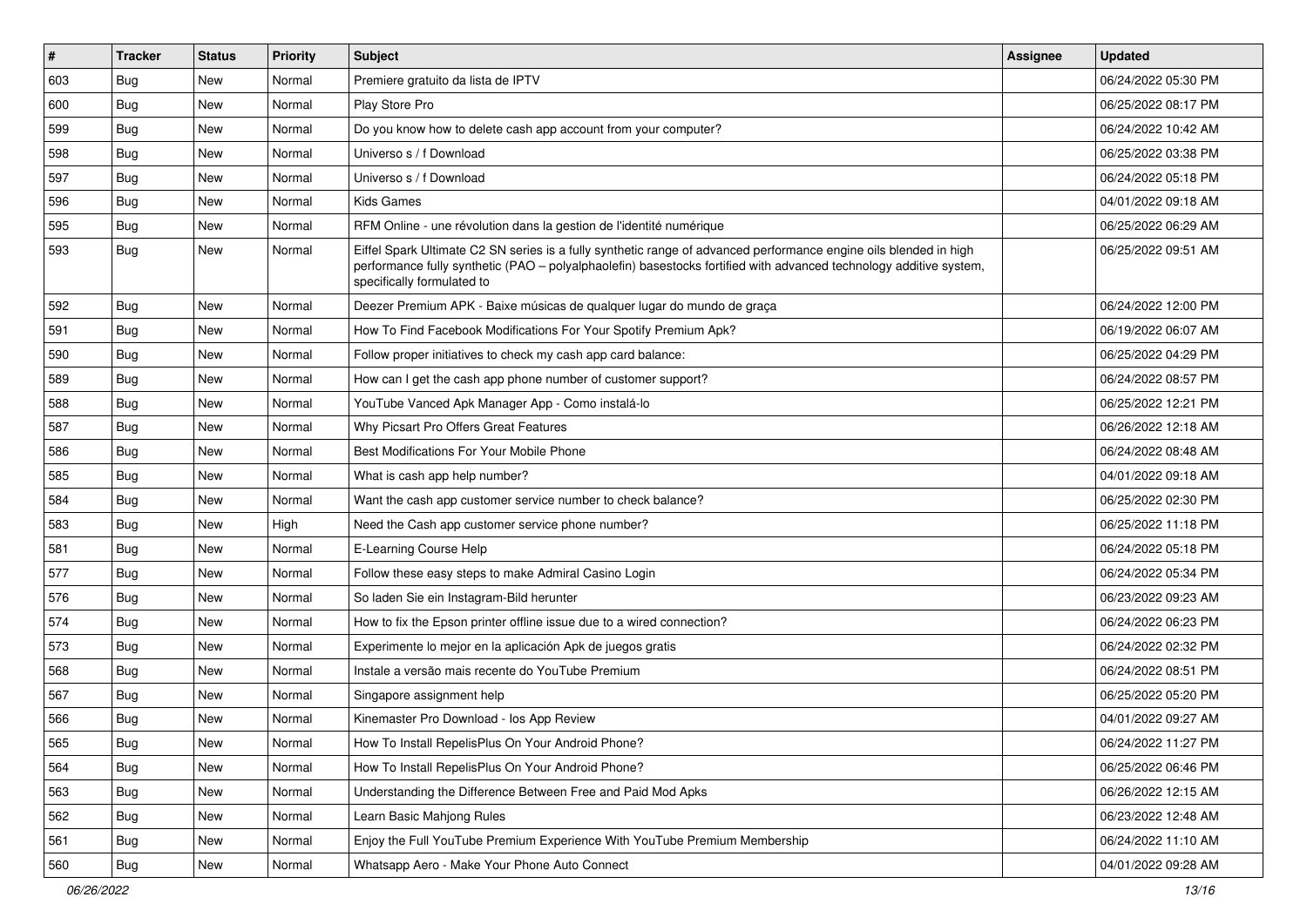| $\vert$ # | <b>Tracker</b> | <b>Status</b> | Priority | Subject                                                                                                                                                                                                                                        | <b>Assignee</b> | <b>Updated</b>      |
|-----------|----------------|---------------|----------|------------------------------------------------------------------------------------------------------------------------------------------------------------------------------------------------------------------------------------------------|-----------------|---------------------|
| 559       | <b>Bug</b>     | New           | High     | What Are Permission For Applications like Facebook Sending MMS?                                                                                                                                                                                |                 | 06/24/2022 10:07 AM |
| 556       | <b>Bug</b>     | New           | Normal   | Play Game Mod Apk With Your Friends                                                                                                                                                                                                            |                 | 06/25/2022 02:31 PM |
| 555       | Bug            | New           | Normal   | web design development in hyderabad                                                                                                                                                                                                            |                 | 06/24/2022 06:49 PM |
| 554       | Bug            | New           | Normal   | XvideoStudio Video Editor APK Free Download on TechToDown                                                                                                                                                                                      |                 | 06/24/2022 08:26 AM |
| 553       | Bug            | <b>New</b>    | Normal   | Cinema HD APK - Free Movie Enjoyment App on Android                                                                                                                                                                                            |                 | 06/23/2022 02:21 AM |
| 551       | Bug            | New           | Normal   | Why Do Students Need Online Best Dissertation Writing Services?                                                                                                                                                                                |                 | 06/22/2022 05:53 PM |
| 550       | Bug            | New           | Normal   | Nederland FM - beste manieren om naar internationale radio op internet te luisteren                                                                                                                                                            |                 | 06/23/2022 08:56 PM |
| 549       | <b>Bug</b>     | New           | Normal   | Radio Luisteren                                                                                                                                                                                                                                |                 | 06/24/2022 07:01 PM |
| 548       | <b>Bug</b>     | New           | Normal   | Web N Logo Design                                                                                                                                                                                                                              |                 | 04/01/2022 09:29 AM |
| 547       | Bug            | <b>New</b>    | Normal   | Get rid of the issue of cash app down by calling experts.                                                                                                                                                                                      |                 | 06/24/2022 05:42 PM |
| 544       | <b>Bug</b>     | New           | Normal   | Hey! I had a very cool idea to order our general picture on canvas for my family as a gift. But couldn't find a good<br>one. Once my friend advised me this article in which I found what I was looking for and gave a cool gift to my family. |                 | 06/15/2022 08:13 PM |
| 542       | Bug            | New           | Normal   | Web N Logo Design                                                                                                                                                                                                                              |                 | 06/22/2022 12:28 PM |
| 541       | Bug            | New           | Normal   | How to fix the cash app payment failed errors?                                                                                                                                                                                                 |                 | 06/25/2022 08:40 PM |
| 540       | Bug            | New           | Normal   | Why Haven't I Received My Cash App Card? Can I get t the reasons behind it                                                                                                                                                                     |                 | 04/01/2022 09:25 AM |
| 539       | <b>Bug</b>     | New           | Normal   | Do you want to know how to activate cash card through phone number?                                                                                                                                                                            |                 | 04/01/2022 09:25 AM |
| 538       | <b>Bug</b>     | New           | Normal   | Will cash app refund money if scammed quickly?                                                                                                                                                                                                 |                 | 06/25/2022 10:20 AM |
| 537       | Bug            | <b>New</b>    | Normal   | Get tech assistance with customer support on ATT Yahoo email login issue.                                                                                                                                                                      |                 | 06/24/2022 08:07 PM |
| 533       | <b>Bug</b>     | New           | Normal   | How to complete the homework assignments in economics in the easiest way?                                                                                                                                                                      |                 | 06/25/2022 04:41 AM |
| 532       | Bug            | New           | Normal   | My Assignment Help                                                                                                                                                                                                                             |                 | 06/25/2022 09:55 PM |
| 529       | Bug            | New           | Normal   | Thop TV APK - Free Download for Android                                                                                                                                                                                                        |                 | 06/25/2022 11:27 PM |
| 528       | Bug            | New           | Normal   | Korean Mag                                                                                                                                                                                                                                     |                 | 06/25/2022 02:44 PM |
| 526       | Bug            | New           | Normal   | Soundcloud to mp3 converter - Download Soundcloud songs                                                                                                                                                                                        |                 | 06/25/2022 05:36 PM |
| 525       | <b>Bug</b>     | New           | Normal   | If you don't have a QR code: How to activate cash app card in app                                                                                                                                                                              |                 | 06/25/2022 07:30 PM |
| 524       | <b>Bug</b>     | New           | Normal   | How Does Google Account Recovery Work If Your Account Is Hacked?                                                                                                                                                                               |                 | 06/25/2022 07:08 PM |
| 520       | <b>Bug</b>     | New           | Normal   | What Is The Major Role Of Cash.app/Help and Support Page?                                                                                                                                                                                      |                 | 06/25/2022 09:19 PM |
| 519       | Bug            | New           | Normal   | Are you finding online UK Assignment writers?                                                                                                                                                                                                  |                 | 06/25/2022 08:58 AM |
| 518       | <b>Bug</b>     | New           | Normal   | How To Check The Balance Of Cash App Account By Taking Cash App Support?                                                                                                                                                                       |                 | 06/25/2022 10:09 AM |
| 517       | Bug            | New           | Normal   | Proficient tips to take help of cash app support professionals:                                                                                                                                                                                |                 | 06/24/2022 02:37 PM |
| 516       | <b>Bug</b>     | New           | Normal   | Does Cash App Help To Get Cash App Refund Without Any Interruption?                                                                                                                                                                            |                 | 06/24/2022 01:56 PM |
| 515       | Bug            | New           | Normal   | Fragment Nike Dunk High Tokyo Fake                                                                                                                                                                                                             |                 | 06/25/2022 03:13 AM |
| 514       | <b>Bug</b>     | New           | Normal   | Trans-Caribbean                                                                                                                                                                                                                                |                 | 06/25/2022 02:36 PM |
| 512       | Bug            | New           | Normal   | The Importance Of Using Custom Writing Services                                                                                                                                                                                                |                 | 06/24/2022 09:26 AM |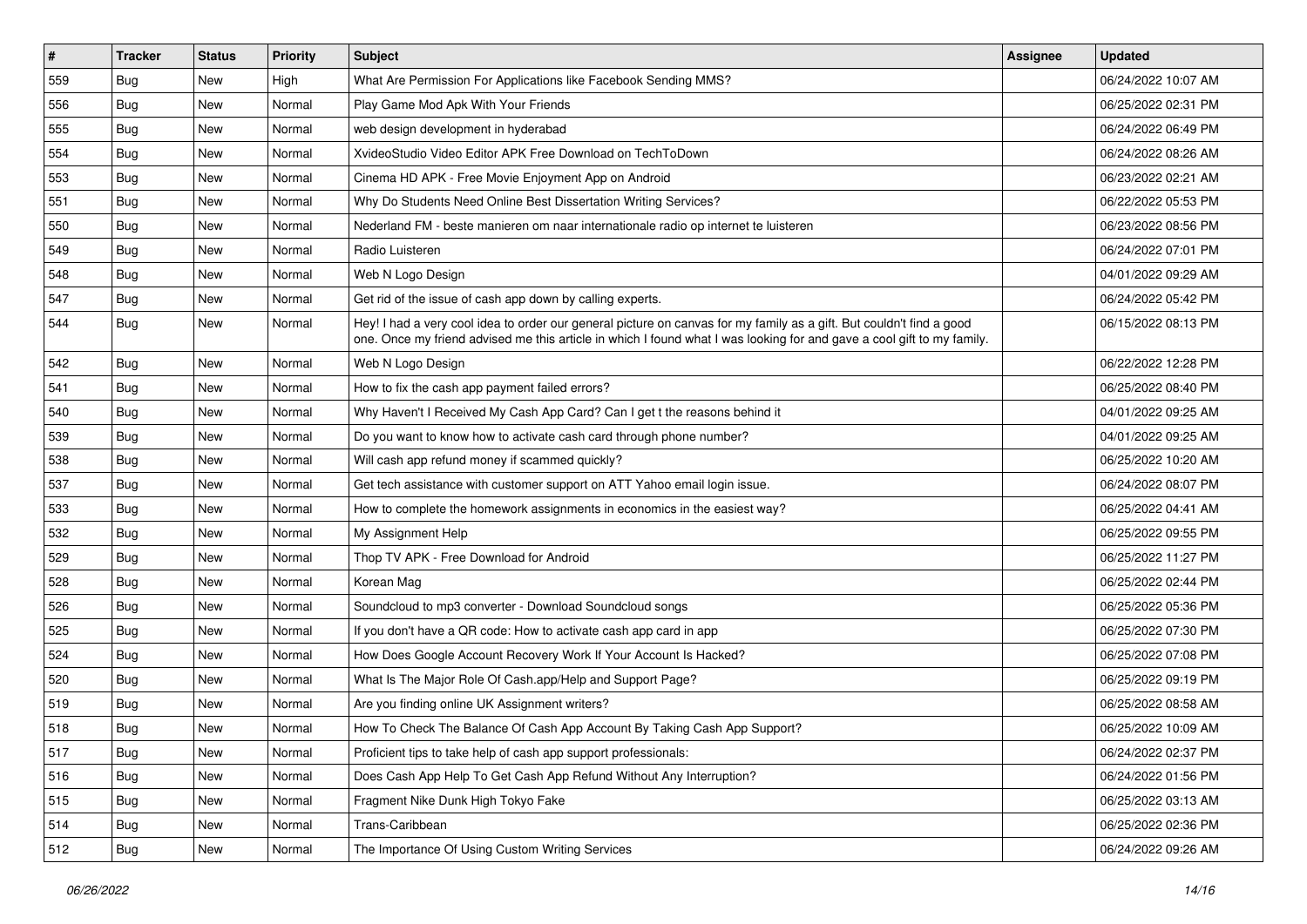| $\sharp$ | <b>Tracker</b> | <b>Status</b> | <b>Priority</b> | <b>Subject</b>                                                                           | <b>Assignee</b> | <b>Updated</b>      |
|----------|----------------|---------------|-----------------|------------------------------------------------------------------------------------------|-----------------|---------------------|
| 508      | <b>Bug</b>     | New           | Normal          | hire a professional dissertation help                                                    |                 | 06/25/2022 02:40 PM |
| 507      | Bug            | New           | Normal          | central.bitdefender.com                                                                  |                 | 06/25/2022 09:53 PM |
| 506      | Bug            | New           | Normal          | www.trendmicro.com/activate                                                              |                 | 06/25/2022 04:04 AM |
| 505      | <b>Bug</b>     | New           | Normal          | www.trendmicro.com/activate                                                              |                 | 06/25/2022 08:51 AM |
| 504      | <b>Bug</b>     | New           | Normal          | A beginner should always look for online Java assignment help!                           |                 | 06/25/2022 02:35 PM |
| 503      | <b>Bug</b>     | New           | Normal          | Youtube Premium Apk free download for Android                                            |                 | 06/25/2022 09:15 PM |
| 502      | Bug            | New           | Normal          | Les instructions pour définir des sonneries pour iPhone sont simples et faciles à suivre |                 | 06/25/2022 03:30 PM |
| 497      | <b>Bug</b>     | New           | Normal          | Fake Nike Dunk Low Off-White Lot 50                                                      |                 | 06/26/2022 12:48 AM |
| 496      | <b>Bug</b>     | New           | Normal          | What is Live NetTV?                                                                      |                 | 06/25/2022 08:43 PM |
| 495      | <b>Bug</b>     | <b>New</b>    | Normal          | Twitch Clip Downloader Download Twitch Clips Online 2021                                 |                 | 06/25/2022 05:19 PM |
| 494      | <b>Bug</b>     | New           | Normal          | <b>Buy Discussion Post</b>                                                               |                 | 06/25/2022 06:26 PM |
| 492      | <b>Bug</b>     | New           | Normal          | HD Streamz MOD APK v3.5.5 (Keine Werbung)                                                |                 | 06/25/2022 09:44 PM |
| 490      | Bug            | New           | Normal          | Unlock cash app account by getting quick solutions from the technical executives         |                 | 06/25/2022 01:20 PM |
| 489      | <b>Bug</b>     | New           | Normal          | Get cash app refund instantly if sent to the wrong person                                |                 | 06/25/2022 12:09 AM |
| 488      | <b>Bug</b>     | New           | Normal          | Quick solution to solve cash app dispute by the technical team                           |                 | 06/25/2022 08:38 PM |
| 487      | Bug            | New           | Normal          | Cheap Fake Dunks                                                                         |                 | 06/25/2022 08:42 PM |
| 484      | <b>Bug</b>     | New           | Normal          | UK best essay writing service                                                            |                 | 06/25/2022 08:18 PM |
| 483      | Bug            | New           | Normal          | UK best essay writing service                                                            |                 | 06/25/2022 04:05 PM |
| 482      | <b>Bug</b>     | New           | Normal          | <b>Text Window</b>                                                                       |                 | 06/25/2022 11:39 PM |
| 481      | Bug            | New           | Normal          | Nur Online Shop                                                                          |                 | 06/24/2022 12:42 PM |
| 480      | <b>Bug</b>     | New           | Normal          | Nur Online Shop                                                                          |                 | 06/26/2022 12:21 AM |
| 479      | <b>Bug</b>     | New           | Normal          | Limousine Service Bellevue WA                                                            |                 | 06/25/2022 10:54 PM |
| 477      | Bug            | New           | Normal          | What Does Online Coupon Mean?                                                            |                 | 06/25/2022 11:15 PM |
| 475      | <b>Bug</b>     | New           | Normal          | Floor Cleaning Arlington MA                                                              |                 | 06/24/2022 02:37 PM |
| 474      | Bug            | New           | Normal          | Floor Waxing Arlington MA                                                                |                 | 06/25/2022 09:26 AM |
| 473      | Bug            | New           | Normal          | Floor Stripping Arlington MA                                                             |                 | 06/24/2022 06:14 PM |
| 472      | <b>Bug</b>     | New           | Normal          | Upholstery Cleaning Arlington MA                                                         |                 | 04/01/2022 07:31 AM |
| 471      | <b>Bug</b>     | New           | Normal          | Residential Floor Cleaning Westchester MA                                                |                 | 06/23/2022 07:55 AM |
| 470      | <b>Bug</b>     | New           | Normal          | Commercial Floor Cleaning Westchester MA                                                 |                 | 06/24/2022 06:00 PM |
| 469      | <b>Bug</b>     | New           | Normal          | Germs Removal Westchester MA                                                             |                 | 06/23/2022 06:11 AM |
| 468      | Bug            | New           | Normal          | Floor Cleaning Westchester MA                                                            |                 | 04/01/2022 07:31 AM |
| 467      | <b>Bug</b>     | New           | Normal          | Floor Waxing Westchester MA                                                              |                 | 04/01/2022 07:31 AM |
| 466      | <b>Bug</b>     | New           | Normal          | Floor Stripping Westchester MA                                                           |                 | 06/24/2022 05:26 PM |